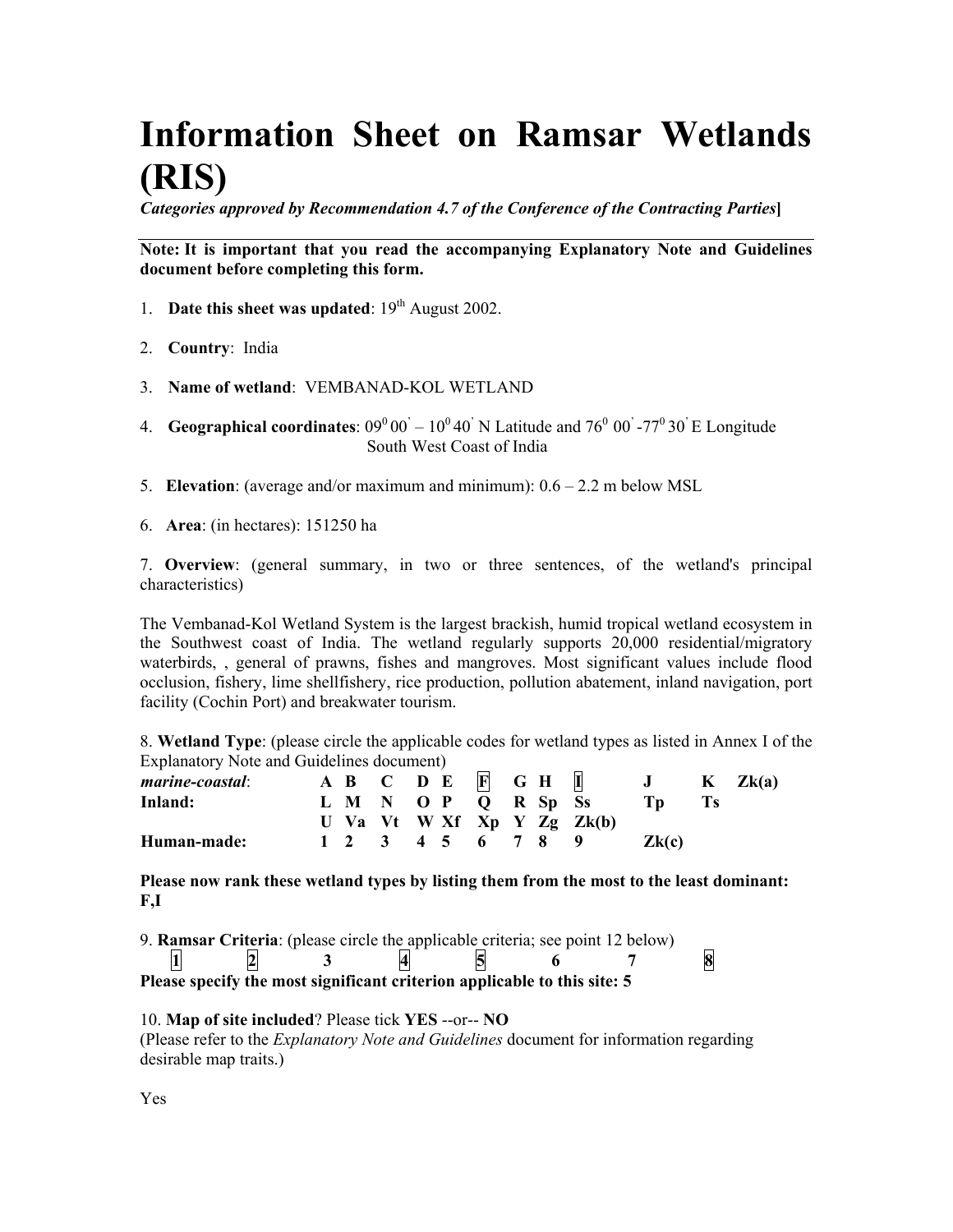# 11. **Name and address of the compiler of this form**:

World Wide Fund for Nature- India, Secretariat, 172-B, Lodi Estate New Delhi- 110 003 Website: www.wwfindia.org Tel: 91(11)4616532, 4691760-62

With inputs from: Centre for Water Resources Development and Management, PO Kunnamangalam, Kozhikode 673 571, Kerala, India Fax: +91-495-357827 E-mail: swdcwrdm@eth.net

# 12. **Justification of the criteria selected under point 9, on previous page. (Please refer to Annex II in the Explanatory Note and Guidelines document).**

# **(i) Criterion 1:**

Vembanad Kol wetland system fed by 10 rivers, covering an area of 1512  $km^2$ , forms a typical and one of the largest estuarine systems of the western coastal wetland systems. It is renowned for its live clam resources and Sub-Fossil deposits.

# **(ii) Criterion 2:**

The wetland supports vulnerable species Spot-billed pelican *(Pelicanus philippensis).*

# **(iii) Criterion 4:**

The Vembanad supports the third largest population of waterfowl in India during the winter months. 91 species of resident/locally migratory and 50 species of migratory birds are found in the Kol area. The wealth of bird species, which visit the Vembanad Kol wetland systems, is given in Table 4, 5  $\&$  6. The birds came here from different regions they stay here for breeding and feeding.

# **(iv) Criterion 5:**

The Vembanad supports the third largest population of waterfowl more than 20,000 in India. According to the Asian Waterfowl Census 1994-96, Vembanad Lake supported 27 species 29,991 waterbirds in 1994; 33 species 21,416 waterbirds in 1995 and 35 species 21,724 waterbirds in 1996.

# **(v) Criterion 8:**

Vembanad serves as a habitat for variety of finfish, shellfish, a nursery of several species of aquatic life, and a transitional ecotone between sea and land. Many fish species depend on the wetland for food, spawning and nursery.

**13. General location:** (include the nearest large town and its administrative region).

Alappuzha, Kochi and Thrissur towns which falls within Alappuzha, Ernakulam, and Thrissur districts of Kerala State respectively.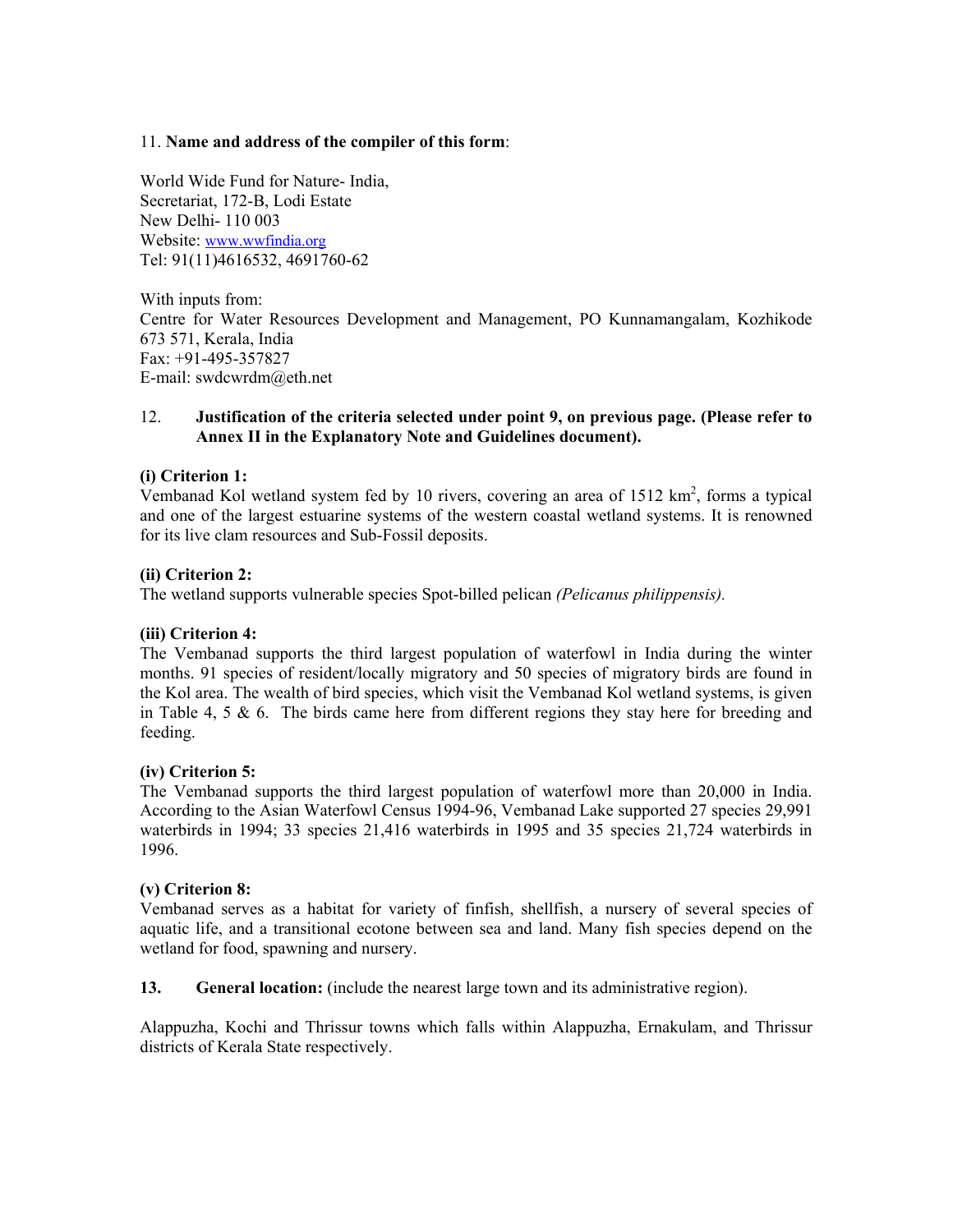**14. Physical features:** (e.g. Geology, geomorphology; origins — natural or artificial; hydrology; soil type; water quality; water depth water permanence; fluctuations in water level; tidal variations; catchment area; downstream area; climate).

Geologically the area is having Crystalline rocks in higher reaches; Tertiary sedimentary rocks; laterite capping over crystalline and sedimentary rocks, mainly in the middle reaches. Recent  $\&$ sub recent sediments in low-lying areas and river valleys. The drainage basins may be divided physiographically into three near-parallel north-south zones, viz. the highland (above 75 m above sea level), the middle reaches  $(7.5 \text{ m} - 75 \text{ m})$  above sea level) and the lowland (below 7.5 m above sea level). Vembanad Kol wetland system fed by 10 rivers, all these rivers originate from the Western Ghats, flow westwards through the wetland system and join the Lakshadweep / Arabian Sea. The wetland is typically divided into two distinct segments viz. The freshwater dominant southern zone and the salt water dominant northern zone. The area receives the full benefit of the southwest monsoon. The estuarine zone and organically rich sedimentary substratum of the inshore region makes it a highly preferred and desirable habitat for shrimps breeding. Vembanad is renowned for its live clam resources and sub-fossil deposits. Riverine alluvium in flood plains of rivers and coastal alluvium in the coastal belt patches of black soil found in certain locations. Mean annual temperature is  $24.2^{\circ}$ C.

**15. Hydrological values:** (groundwater recharge, flood control, sediment trapping, shoreline stabilization etc.)

These canals offer immense navigational facilities to the local people. Besides continuous flow in the river, the area is also exposed to diurnal tidal cycles. The Vembanad-Kol wetland system has several functions and values. This water body contains the flood waters and saves about 3500 sq km thickly populated coastal area of 3 districts of Kerala from flood damages. The Vembanad lake has a major role to play as (1) an being a sink for 10 rivers acts as an effective aquifer for the dug wells in the neighbouring areas which supplies drinking water to the people, (2) this region is faced with south westerly monsoon floods, being one large sink and transition between Arabian sea and main land acts as a flood control system of the entire area, (3) a gigantic filter and flush out mechanism of the pollutants, (4) a means of sustenance for a very large number of fishermen and coir processors.

# **16. Ecological features:** (main habitats and vegetation types)

Vembanad serves as a habitat for variety of fin fish, shell fish, a nursery of several species of aquatic life, and a transitional ecotone between sea and land. Prawn culture is also popular in several areas of the wetland. The wetland along with the lower reaches of the rivers draining into it serves the purpose of inland navigation. This wetland system also serves as a sink and transformer for the agricultural and municipal wastes discharged into it. The whole area was originally occupied by mangrove swamps, with *Rhizophora apiculata, Derris heterophylla,* Sonneratia alba, Acanthus ilicifolius, Acrostichum aureum, and Cerbera manghas. Agriculture and fisheries in the wetland are considered to be conflicting values Rice cultivation is practiced in the polders covering a total area of 100 sq km in the Kuttanad belt - the rice bowl of Kerala – of the Vembanad and most of the area of the Kol; the yield of rice from the wetland is 4-6 times more than the uplands.

For detailed list see Appendix III, IV.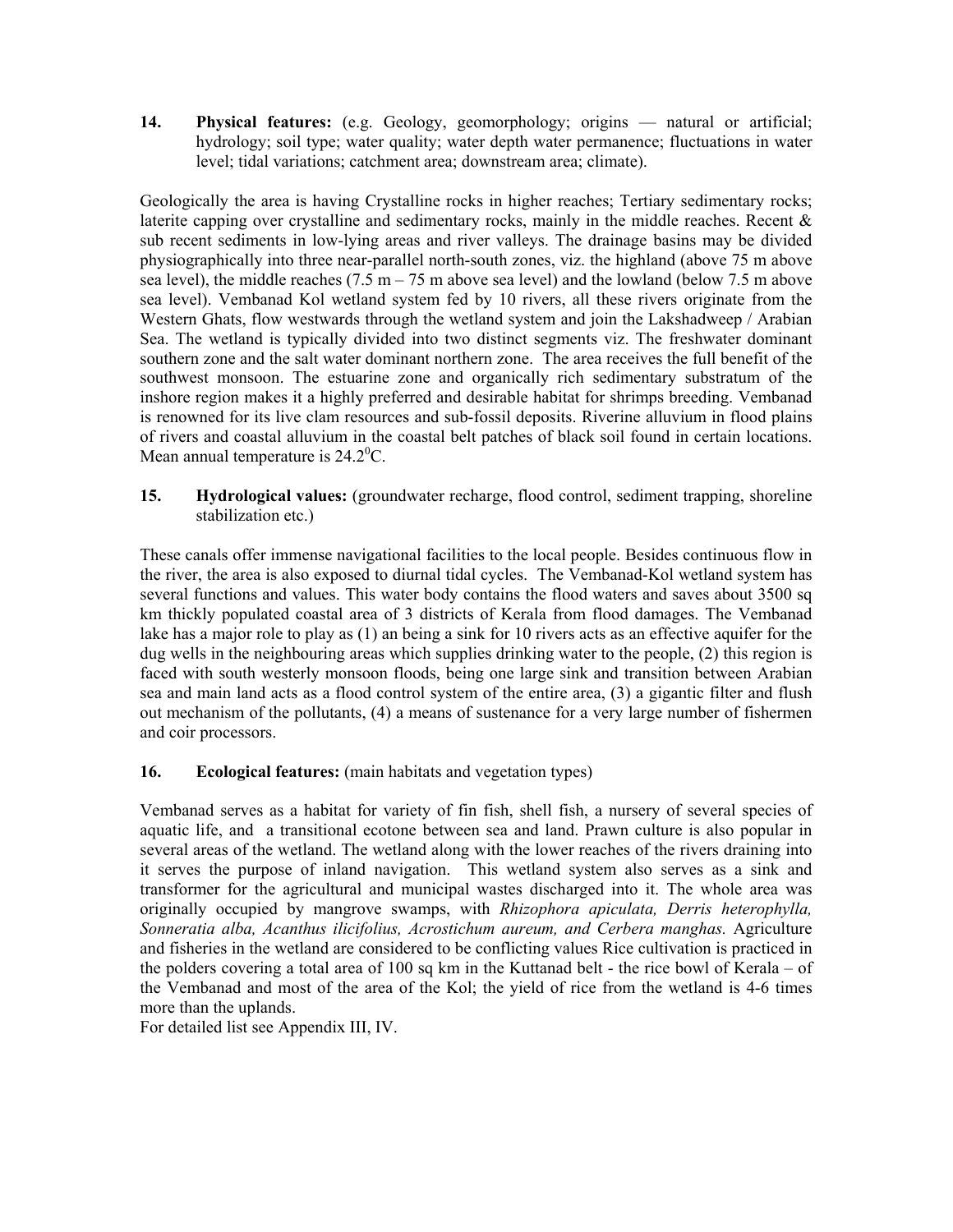**17. Noteworthy flora:** (indicating eg. Which specie4s/communities are unique, rare, endangered or biogeographically important etc):

Mangrove vegetation at Kumarakom, Vypeen, Kannamali and Chettuva. Rare species: *Excoecaria agallocha, Bruguiera sexangula*. List given in Table 1& 2.

**18. Noteworthy fauna:** (indicating eg. Which species are unique, rare, endangered, abundant or biogeographically important; include count data, etc.)

Avifauna — both resident and migratory waterfowl abundant. Endangered species of water fowl are: (1) Spot-billed Pelican (*Pelicanus philippensis*); (2) Oriental Darter (*Anlinga melanogaster*); (3) Water Cock (*Galliere cincera*) & (4) Black-billed Tern (*Sterna malnogaster*). (See Appendix IV)

**19. Social and cultural values:** (eg. Fisheries production, forestry, religious importance, archaeological site etc.)

Retting and coir production is a major cottage industry in Vaikom area especially in the Chembu Panchayat. The polluted waters produced in numerous pits as a result of retting flows out into the Chembu Kayal and get drained into the sea, thereby cleaning the inland water tracts substantially. Similarly the effluents of Hindustan Paper Corporation Limited which is a major paper factory located on the banks of the Muvattupuzha river, emptied into this river, finally reach Chembu kayal and get flushed out into the Lakshadweep sea. Live clam collection is a major occupation of women and children in the area. They fetch a good harvest from the area. The meat and shell have good market too. The meat forms a cheap protein food of the poor men of the locality. About 50 tonnes of clam shells are being exported daily to different markets, both inside and outside of Kerala. The clam shells of this area is heavy when compared to that in nearby regions and are extra rich in calcium carbonate.

There are number of Chinese net units which are functioning very well in the area. Besides this, there are a large number of stake nets in this region. Country canoes represent the only fishing craft in the region. The common gears used are Koruvala, Vattavala, Vattivala, Oonnuvala, Odakkuvala, Veesuvala, Kaivala and Cheenavala. Country canoes with arched roof (Kettuvallam with valapura) are also used for transporting materials like sand, coconut husk, coir, household items, agricultural products, fishes, clams, shells etc. from and towards Chembu. Thus the shore occupies an important place as a trading centre and the entire population of the village is directly or indirectly depended on this eco-system. The free services derived by man from this water body for generations need appreciation from Planners and Administrators.

# **20. Land tenure/ownership of:**

- (a) Site: wetland Kerala State Govt.
- (b) Paddy fields Private ownership
- © Surrounding area Private ownership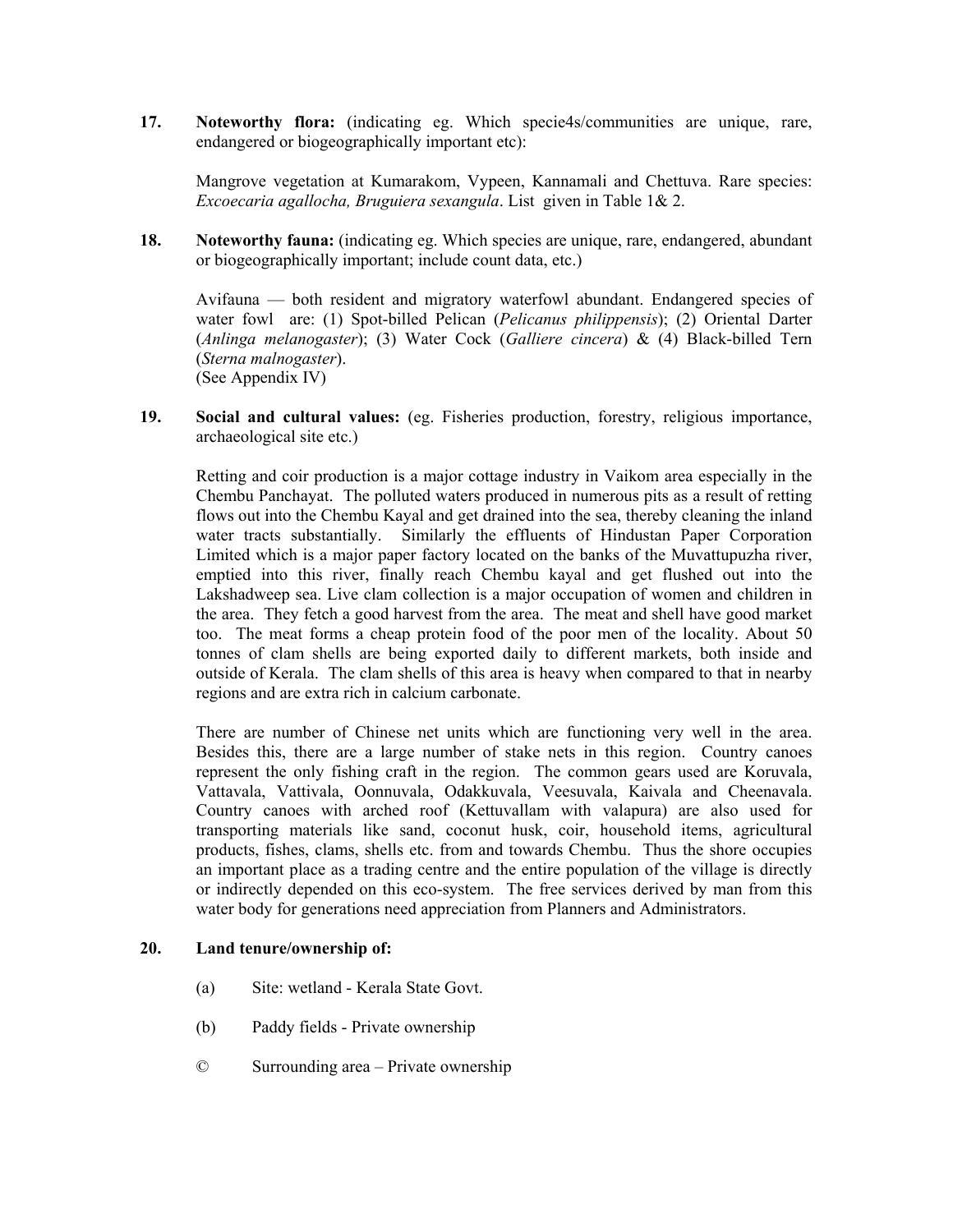# **21. Current land use**:

(a) Site – Fishery, coir retting, lime shell fishery

(b) Surrounding catchment – Rice cultivation/plantation crops (mainly coconut palms), industries

- **22. Factors:** (past, present or potential) adversely affecting the site's ecological character, including changes in land use and development projects: (a) at the stie (b) around the site
	- (a) Site: (i) Land reclamation, pollution due to industrial effluents, agrochemicals, sewage, etc. (ii) Lime shell fishery – Over extraction of lime shell
	- (b) Around the site: agriculture-use of overdose of agrochemicals
- **23. Conservation measures taken:** (national category and legal status of protected areas including any boundary changes which have been made; management practice4s; whether an officially approved management plan exists and whether it has been implemented)

There are three completed and five partially completed major-medium irrigation projects in these river basins, which have a total storage capacity of  $1,345$  Mm<sup>3</sup> to cater to the irrigation requirements of 1,00,000 ha. The nine hydel projects in the river basins contribute to 1400 MW of the installed capacity.

**24. Conservation measures proposed but not yet implemented:** eg.management plan in preparation; officially proposed as a protected area etc.)

The major management practices in the river basins, aiming at the wise use of the Kol, should concentrate on augmenting the lowflows during the summer crop period and prevention of floods mainly during the south-west monsoon period. One of the irrigation projects, presently under construction, is intended exclusively for enabling the cultivation of rice during summer in the Kol. There are two important aspects to be given stress: (i) develop a scientific operation policy for the reservoirs in the basin; and (ii) provide water from the reservoirs for drinking water purposes in the wetland. In order to manage the floods, it is suggested that: (i) more storage facilities may be created in the river basins; (ii) appropriate drainage channels have to be constructed; and (iii) proper barriers are required to prevent sea water intrusion. The proposed regulators at two locations have to be constructed to prevent excessive salinity intrusion. The application of agro-chemicals has to be reduced; this is important to keep up the ecological status of the wetland and to save the habitat of a large-scale avian fauna. The potential for improving agro-fishery systems has to be looked into.

In Vembanad wetland, lowflow augmentation measures and flood protection are expected to double the rice production. The Thanneermukkom barrier, intended for arresting salinity into the rice fields, has adversely affected the prawn, clam and estuarine fisheries activities. The operation of the barrier has to be scientifically done. The use of agro-chemicals has to be reduced and the domestic/municipal wastewaters entering into the wetalnd have to be initially treated. It is both economical and ecologically safe to go for one summer crop of rice and one crop of prawn every year. The development of inland navigation and tourism has to be initiated without causing problems to the health of the ecosystem. By adopting appropriate catchment treatment measures, sediment load into the wetland can be considerably reduced.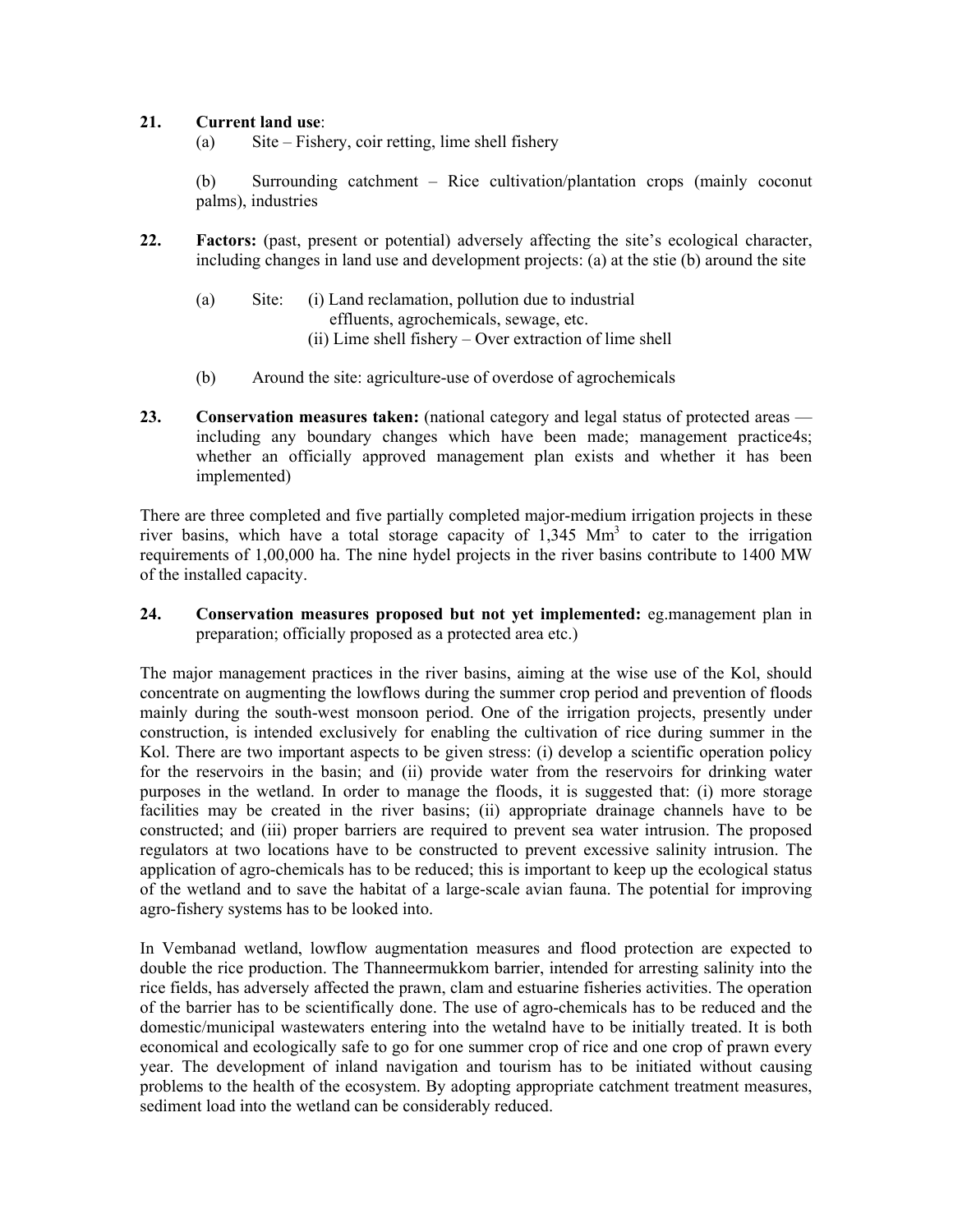**25. Current scientific research and facilities:** (eg details of current projects, existence of field station etc.)

NIL

26. **Current conservation education:** (eg visitors centre, hides, information booklet, facilities for school visits etc.)

NIL

27. **Current recreation and tourism:** (state if wetland is used for recreation/tourism; indicate type and frequency/intensity)

Wetland has great value from the point of view of water sports; the famous boat race of Kerala takes place in the Vembanad backwaters.

28. **Jurisdiction** (territorial eg state/region and functional eg Dept of Agriculture/Dept of Environment etc.)

State Govt. of Kerala

29. **Management authority:** (name and address of local body directly responsible for managing the wetland)

State Govt. of Kerala (Alappuzha, Kochi and Thrissur; which falls within Alappuzha, Ernakulam and Thrissur districts of Kerala State respectively)

- 30. **Bibliographical references:** (scientific/technical only)
- Abbasi, S. A & Remani, K. N. 1985. Environmental. pollution due to retting of coconut husk and preliminary studies on closed system retting. *Proc. Workshop on Coir Research, Coir Board. Alapuzha,* pp. 121-131.
- Abdul Aziz, P. K. 1974. Preliminary observations on the ecology of the coconut retting grounds in the back water systems of Kerala. *Proc. Envirqnmental Pollution in Kerala.*
- Abdul Aziz, P .K. 1978. Ecology of the retting grouf1.ds in the backwater systems of Kerala. Ph D Thesis, University ofKerala, Trivandrum, Kerala.
- Abdul Aziz, P. K. & Balakrishnan Nair, N. 1982. Ecology of the crustacean plankton of the rerting zone with special reference to sulphide pollution in a backwater system ofKerala. *Mahasagar:. Bull. Natn./nst. Oceanogr.* 15: 175-182.
- Abdul Aziz, p .K & Balakrishnan Nail, N. 1986. Ecology of the coconut husk retting grounds in Kerala. *Proc. Symp. Coastal Aquaculture. Trivandrum, Kerala,* pp. 1115-1130.
- Abdul Hameed 1975. Fertility investigations in the kole soils of Kerala. MSc(Ag)Thesis, Kerala Agricultural University, Thrissur, Kerala.
- Ahmed Ali, K. 1985. Dynamics ofChettuva -Kottapuram sound and Kuttiyadi estuary of Malabar coast. M. Tech Thesis, University of Mangalore, Karnataka, 85 pp.
- Ahmed Ali. K., James, E.J. & Namboodripad, K.D. 1987. Salinity intrusion in to the Chettuva-Kottapuram sound of the Trichur kole lands. *Proc. i\'ain. Sem. on Estuarine*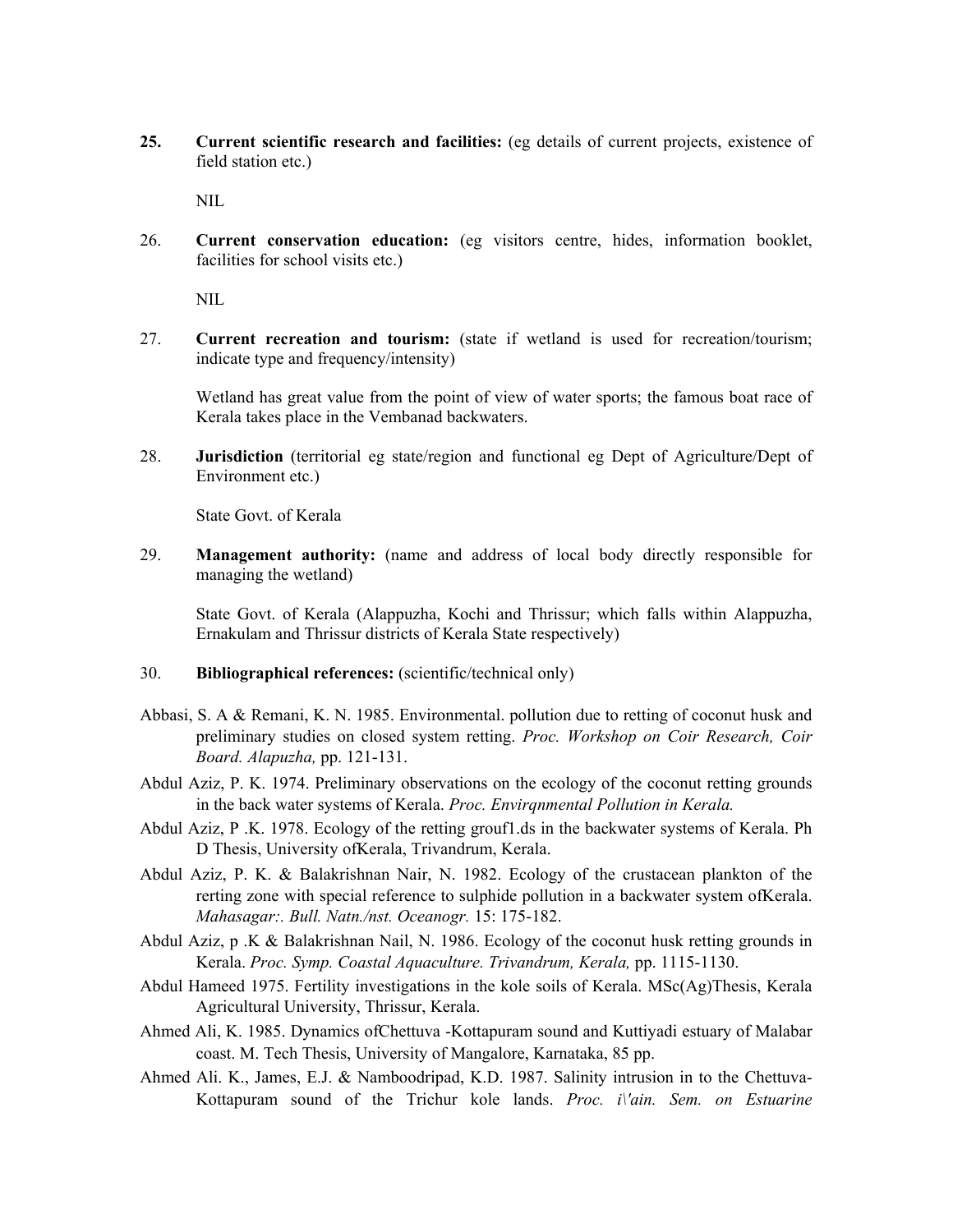*Managemenl. Trivandnlm.* State Committee on Science, Technology and Environment, Government of Kerala, Trivandrum, pp. 83-87.

- Anitha, A. B. 1991. Analysis and correlation of rainfall and run off of selected river basins of Kerala. M.Tech. Thesis, University of Calicut, Kerala, 65 pp.
- Balakrishnan Nair, N. 1971. Water wealth of Kerala. *Seafood Export Journal.3: 1-10.*
- Balchand, A.N. 1983. Kuttanad: A case study on environmental consequences of water resources mismanagement *Water International8:* 35-41. ,
- Bharathan, K. 1984. Assessment of water resources of KerJla by the Public Works Department. *.Proc. National Workshop on Interbasin Transfer of Water, CWRDM. Calicut. Kerala,5: 1-11.*
- Bijoy Nandan, S., Abdul Aziz, P .K. & Natarajan, P. 1989. Water quality and faunal depletion in the retting zones of the backwaters ofKerala. *Proc. First Kerala Science Congress. Cochin, Stale Committee on Science Technology and Environment. Government of Kerala. Trivandntm,* pp.167-175.
- CG WB 1992. Coastal Kerela G.W. *Project, Final Technical Report.* Ministry of Water Resources. Government of India.
- Chattopadhyay, ,S. & Sidharthan, S. 1985. *Regional analysis of the Greater. Kullanad. Kerala.. Technical Report* 43. Centre for Earth Science Studies, Trivandrum, Kerala, 119 pp.
- Cheriyan, P. V. 1967. Hydrographical studies in and around the Cochin harbour, Mahasagar. *Bull. Natn. Inst. Oceanogr* 3: 9- 17.
- CMFRI 1984. Coastal Zone Management. Mud banks of Kerala Coast. CMFRI *Bulletin* 31: 1- 74
- CWRDM 1984. *Network design of raingauge stations in the Muvattupuzha river basin,* Technical report TR-0030, CWRDM, Kozhikode, Kerala, 21 pp.
- CWRDM 1986. *Impact of deforestation on hydrological parameteers in the Western ghats of Kerala.* Final Project Report submitted to DOE, Govt of India, New Delhi, 169 pp.
- CWRDM 1989. *,Assessment of pollution due to retting of Coconut husk and development of alternative retting technology.* Final Project Report submitted to State Committee on Science, Technology and Environment, Govt, of Kerala, Trivandrum, 30 pp,
- CWRDM 1990. *Hydrology of cultivated W'atersheds of midland Kerala, Final Project Report SW-3/EH* CWRDM, Kozhikode, 179 pp.
- CWRDM 1991. *Compilation of Hydrological and other allied data of Periyar river basin.* Final Project Report, State Committee on Science, Technology and Environment, Government of Kerala, Trivandrum, Kerala, 20 pp.
- Department of Agriculture 1978. *Soils of Kerala,* Government of Kerala, Trivandrum, Kerala. Department of Agriculture 1980. *Comprehensive Development of Kullanad,* Government of Kerala Report,Trivandrum, Kerala, 69 pp.
- Department of Groundwater & KLDC 1976. *Project Report for Thrissur Kole Land Development,* KLDC, Thrissur, Kerala.
- Department of Public Works 1963a. *Long range outline plan for flood col1frol in Kerala. Part* 1, Government of Kerala, Trivandrum, Kerala.
- Department of Public Works 1963b. *Long range outline plan for flood Control in Kerala. Part II. Vol.I,* Government of Kerala, Trivandrum, Kerala,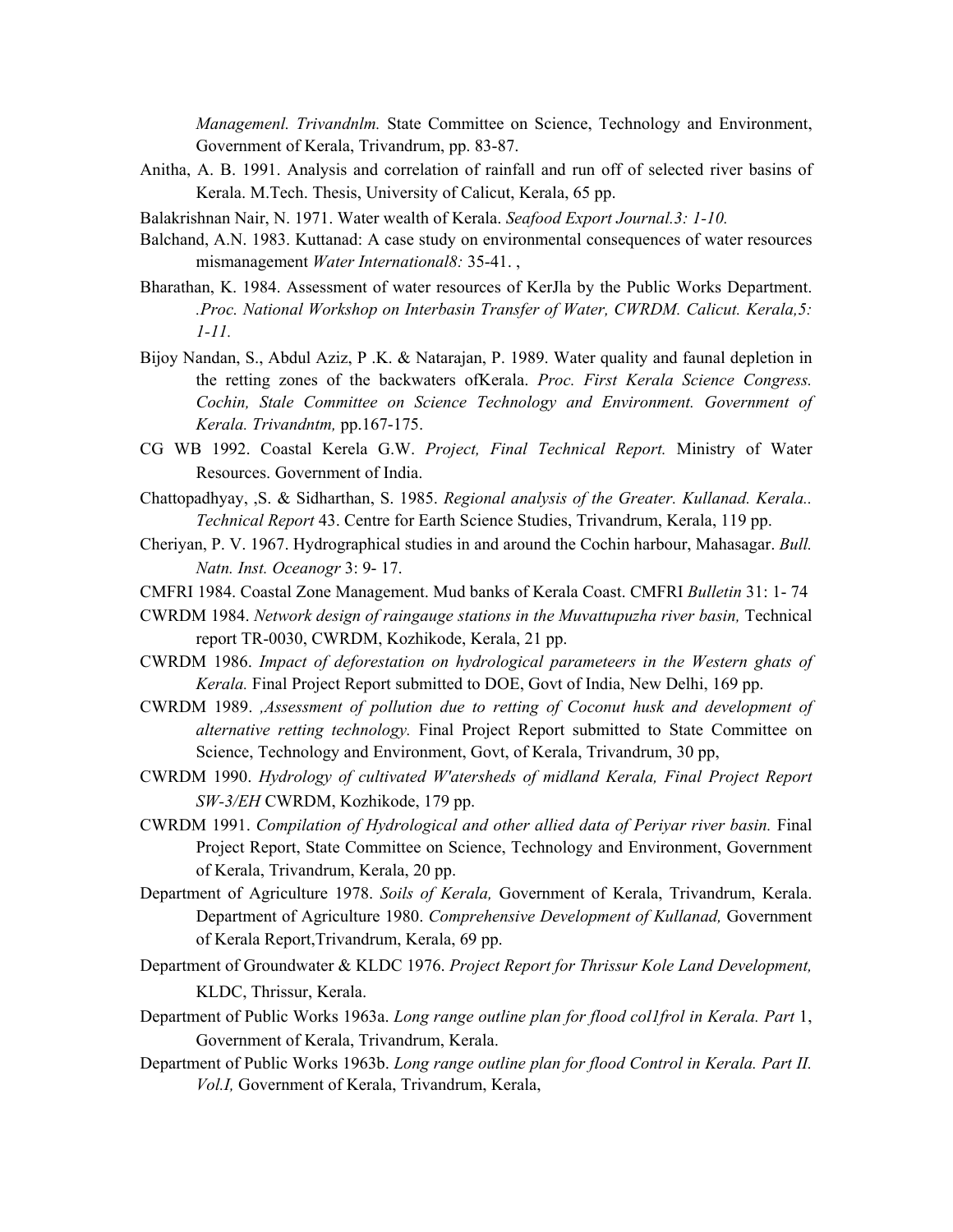- Department of Public Works 1971 a, *Project report 0n Chimoni Mupli-Kole irrigation scheme. VoI 2,* Government of Kerala, Trivandrum, Kerala.
- Department of Public Works 1971b. *Development of kole lands in Trichur District. Synopsis of project report,* Government of Kerala, Trivandrum. Kerala, India.
- Department of Public Works 1971 c. *Project report on the Kuttanad Development scheme,* Superintendent of Government Press, Government of Kerala, Trivandrum, Kerala.
- Department of Public Works, 1972. *Project report on salt water regulator at Thanneermukkom,* Government of Kerala, Tri\.andrum, Kerala.
- Department of Public Works 1974. *Water Resources of Kerala,* Government of Kerala, Trivandrum. Kerala.
- Department of Public Works 1984-88. *Suiface Water Year Book,* Government of Kerala, Trivandrum, Kerala, pp. 21-56.
- DOEn 1989. *Conservation of W.etlands in lndia,* Ministry of Environment & Forests, Government of India, New Delhi, 67 pp.
- Gangadhara Menon, P. K., 1975. Morphological and physico-chemical properties of the kayal soils of Kuttanad, Kerala State. M.Sc(Ag) Thesis, Kerala Agricultural. University, Thrissur. Kerala. 122 pp.
- George. K. V. 1974. Some aspects of prawn culture in the seasonal fields of Vypeen Island. *Indian. J. Fish.* 21: 1-19.
- George. M. J., 1961. Studies on prawn fishery of Cochin and Alleppey. *Indian. J. Fisheries* 8: 75- 95.
- Gopalan. U. K. 1984. Need for legal protection: In: P. Leelakrishnan (ed.), *Law and Environment,* Cochin University of Science and Technology, Cochin, Kerala, pp.268-273.
- Gore, P .S. Raveendran, 0. & Unnithan, R. V. 1979, Pollution in Cochin backwaters with reference to indicator bacteria. *1ndian. J. Mar. Sci.* 8:43-46.
- Government of Kerala 1971, *Report of the Kuttanad Enquiry Commission,* Tivandrum. Kerala, 103 pp.
- Government of Kerala. 1974. *Kuttanad Development Project Report,* Trivandrum. Kerala. 101 pp. Government of Kerala 1978. *Report on the conditions of Trichur District, Trivandrum, Kerala.*
- GSI 1976. *Miscellaneous Publication No.30,* Geological Survey of India, Calcutta.
- Haridas, P., Madhu Pratap, M. & Rao, T.S.S. *1973. Salinity* temperature oxygen and zooplankton biomass of the backwaters from Cochin to Alleppey. *Indian J,Mar. Sci.* 2: 94-102.
- Indo-Dutch Mission 1982. *Report of a project formulation mission to the Kuttanad region for a study of the water balance and ground water resources of Kuttanad,* Ministry. of Foreign affairs, Netherlands and Government of Kerala. Trivandrum, Kerala.
- Indo-Dutch Mission 1987, *Kuttanad water balance study: Inception report, M*inistry of Foreign Affairs, Netherlands and Government of Kerala, Trivandrum, Kerala, 80 pp.
- Indo-Dutch Mission 1988. *Kuttanad water balance study: Mission Report Environmental aspects.* Ministry of Foreign Affairs Netherlands and Government of Kerala, Trivandrum. Kernla. 59 pp.
- Indo-Dutch Mission 1989a. *Kuttanad Water Balance Study (Draft Final Report). Vol. I to IV* Government of Kerala, Trivandrum, Kerala.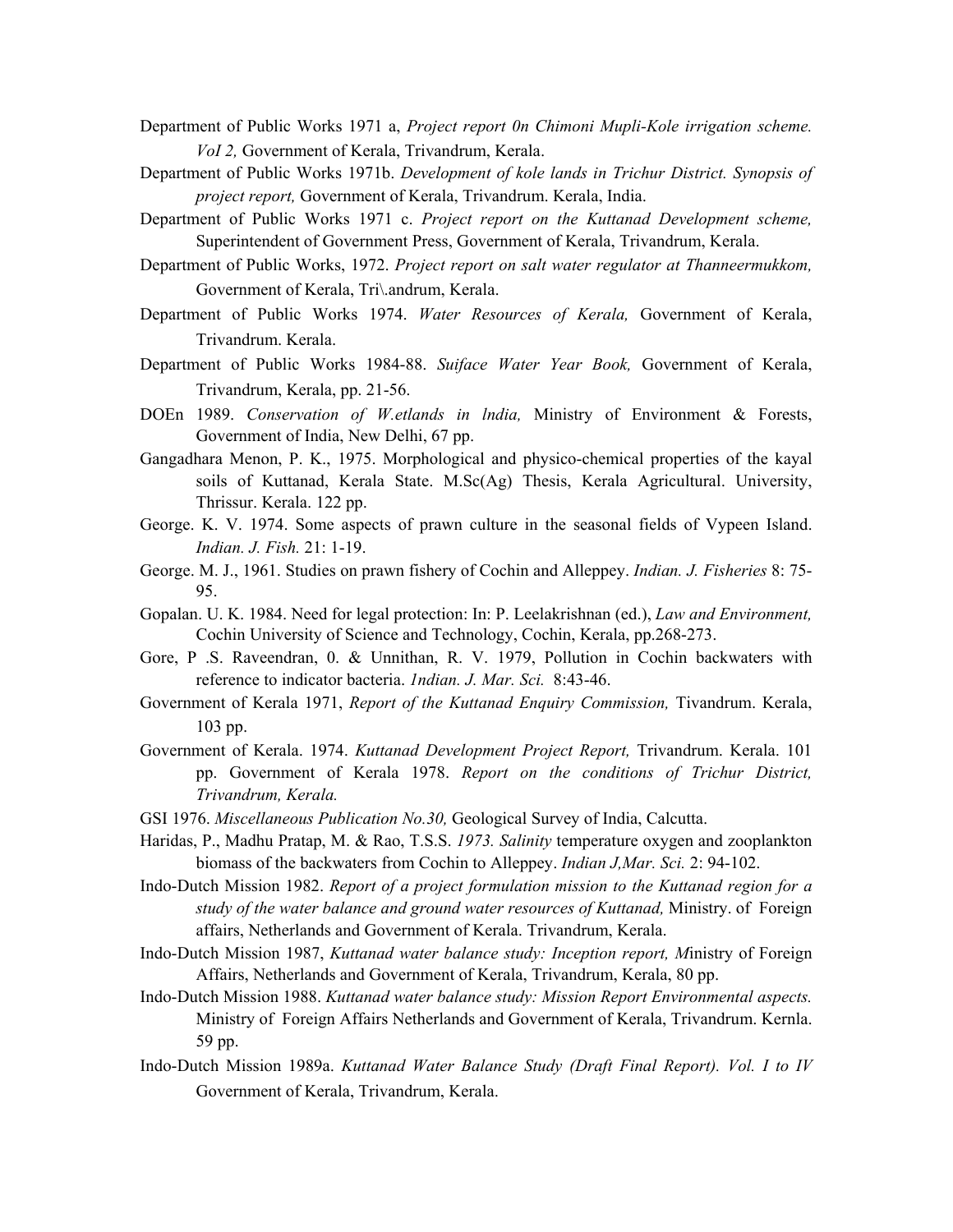- Indo-Dutch Mission 1989b. *Kuttanad Water Balance study-plan report,* Ministry of Foreign Affairs Netherlands and Government of Kerala, Trivandrum. Kerala, 70 pp.
- Indo-Dutch Mission 1989c. *Kuttanad water Balance Study: updating mission report.* Ministry of Foreign Affairs Netherlands and Government of Kerala. Trivandrum, Kerala. 25 pp.
- James, E. J. 1983. Establishing a hydrometeorological data bank at CWRDM. *Proc. Nat.Workshop on Scientific Methods to Collection and Documentation of Hydrologic Data,* CWROM. Kozhikode. Kerala, pp. 29-35.
- James. E J., 1984a. Impact of interbasin transfer of water on estuarine processes. *Proc. Natn. Workshop on Interbasin Transfer of Water,* CWRDM. Kozhikode. Kerala. pp. 19/1-8.
- Jrunes, E. J, 1984b. Estuarine mechanics with special reference to circulation, mixing and pollution dispersion. *Proc. Natn. Workshop on the State of the Art on Water Resources. Development and Management. October* 1984 *Warangal.*
- James. E. J. 1985, Problems in estuarine management -south coast of lndia. Vth World Congress on Water resources. 9-15 *June* 1995. Brussels pp. 436-445.
- James, E. J, 1988. *Integrated planning and Development of river basins,* CBI, New Delhi.
- James. E. J. 1992a. Hydroenvironment of wetlands. *Proc, Workshop on Waterlogging and Drainage. CWRDM, Kozhikode. Kerala.* pp. 1-11.
- James. E. J. 1992b. *Waterlogging and drainage -their relevance in Kerala context,* Proc. Workshop on Waterlogging and Drainage. CWRDM. Kozhikode. Kerala, pp. 85-103.
- James. E, J, 1995a. Hydrologic considerations in the management of wetlands and their Watersheds. Keynote address delivered at the *UNEP/AWB Scoping workshop of AsianWetlkands in relation to their role in Watershed Management, Kualalampur, Malaysia.*
- James. E. J. 1995b. Management strace!!ies tor the rivers and wetlands of Keraia. In: P.K. Iyengar ( ed. ). *Science and technology for Development, STEC, Trivendrum, Kerala, India. pp.84-104.*.
- James, E. J., Nandeshwar, M. D. & Anitha. A.B. 1993. Management of wetlands. *Proc. Fourth National Water Convention, Thiruvananthapuram,Kerala, India,* Vol. II, pp. 11/141-148.
- James, E. J. & Pradeep Kumar, P. K. 1988. Hydrology and forest ecosystem. In: *Seminar on. Ecology and Environment, Trivandrum, Kerala.*
- James, E.J., Pradeep Kumar, P.K, Ranganna, G., Nayakl.V. & Ravi, T.B. 1987. Studies on the hydrological processes in the forest drainage basins of the Western Ghats of lndia. In: *Forest Hydrology and Watershed and Management,* IAHS-AISH Publ. No. 167, Wallingford. U.K. pp. 223-229.
- James, E. J., Ranganna, G. & Mohan, R. 1992. Regional flood frequency study for Kerala region in India. In: *Proc. 5th International Meeting of Statistical Climatology, University of Toronto, Canada,* pp.477-480.
- Jayapalan, A. P., Sasidharan, K.M., & Achuthan Nair, V. 1976. Some aspects of physicochemical and biological variations of Periyar water due to the effluent discharge from F ACT. *Bulletin of the Department of Fisheries, Kerala* 1: 47-59.
- Jayasree, E. M. 1983. Hydrology and plankton biomass of Vembanad lake. MSc Thesis. Cochin University of Science and Technology, Cochin, Kerala, 44 pp.
- Jhingran, V .G. 1982. *Fish and Fisheries of India,* Hindustan Publishing Corporation.(lndia). New Delhi, 666 pp.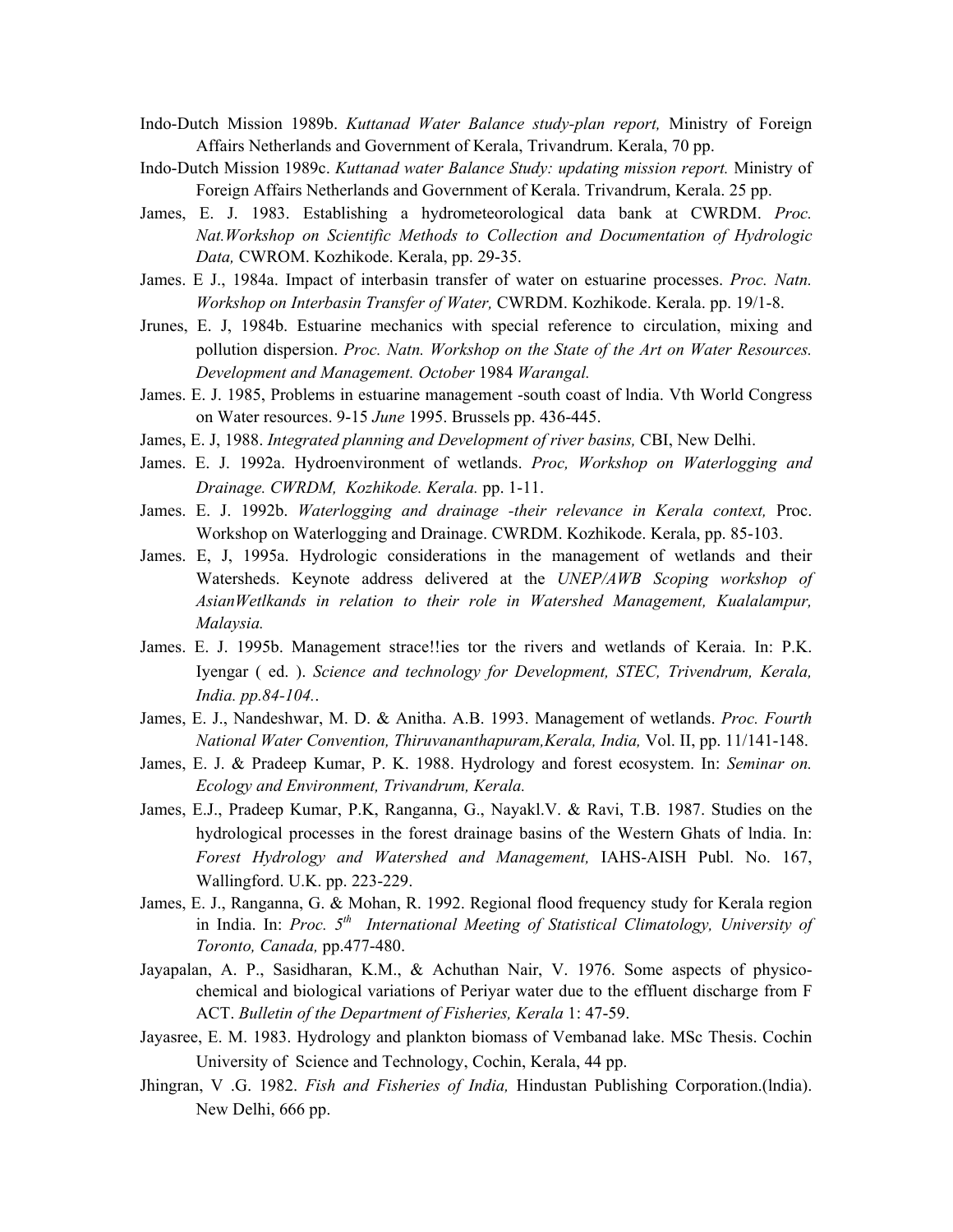- Johnkutty, I. & Venugopal, V. K. 1993. *Kolelands of Kerala.* Kerala Agricultural University. Thrissur, Kerala, 68 pp.
- Joseph, P .S. 1974. Nutrient distribution in the Cochin harbour and in its vicinity. *Indian J. Mar. Sci.* 3: 28-32.
- Joseph, C. A. 1987. Management ofrice in relation to environmental pollution with special reference to Kuttanad. *Proc. Sem. Environmental Pollution and Conservation of Nature. Department of Zoology, Marthoma College. Thiruvalla, Kerala.*
- Kabeerathumma, S. & Patnaik, S. 1978. Effects of submergence on the availability of toxic and deficient nutrients in acid sulphale soils in Kerala. *Agri. Res. J. of Kerala* 16: 181-187.
- Kannan, K. P. 1979a. Ecological and socio-economic consequences of water control projects in the Kuttanad region of Kerala. *Proc.lndian Acad. Sci. (Engg. Sci.)* C2: 417-433.
- Kannan, K. P. 1979b. *Socio-economic and ecological consequences of water control projects: The case of Kuttanad in Kerala,* Centre for Development Studies, Trivandrum, Kerala, 39 pp.
- Kerala Agricultural University 1989. *Scheme for studving the possible changes in the eco-system consequent on the construction of Thanneerrnukkom Barrier, Trichur, Kerala.*
- Kerala Agricultural University 1990. *Kole Lands of Kerala,* Kerala Agricultural University, Thrissur.. Kerala.
- Kerala Land Development Corporation 1976. *Project report for Thrissur kole land development. Thrissur, Kerala.*
- Kerala Sastra Sahitya Parishad 1978. *Report of the study team on Kuttanad. KSSP, Trivandrum, Kerala,* 60 pp.
- Kerala Sastra Sahitya Parishath 1992. *Kuttanad -Facts* & *Fallacy.* M. P. Parameswaran, & M. K. Prasad, (eds.), KSSP, Calicut, Kerala. 168 pp.
- Kerala State Pollution Control Board 1982. *Environmental Status report on Greater Cochin. Kerala (with special reference to water pollution),* KSPCB, Trivandrum, Kerala. 32 pp.
- Kerala State Pollution Control Board 1986. W*ater quality studies -Kuttanad water balance study project-inception report.* KSPCB, Trivandrum, Kerala, 56 pp.
- Kurup, P.G. & Varadachar, V.V.R.G. 1975. Hydrography of Purakkad Mudbank Region, *Indian J. Mar. Sci.* 4: 18-20.
- Lakshmanan, P.T., Shynamma, C. S., Balchand, A. N., Kurup. G. & Nambisan, P. N. K. 1982. Distribution and seasonal variation of temperature and salinity in Cochin *backwaters. lndian J. Mar. Sci.* II: 170-172.
- Lakshminarayanan, P. & Sivaprasad Rao, G. V. V .R.G. 1988. *Detailed hydrological studies in the kole land basin.* Coastal Kerala Groundwater Project Report, No.38. Central Groundwater Board. Trivandrum, Kerala, 23 pp.
- Matthew, E. K., Madhusudan Nair & Raju, T. D. 1993. *Drainage and rice productivity in the acid- saline (Karl) soils of Kuttanad, Kerala,* Kerala Agricultural University, Thrissur, Kerala, 27 pp.
- Matthew,T. B., Visalakshi, A. & Das, N.M. 1988. Insecticide residues in irrigation water in rice fields sprayed with different volumes of carbaryl suspension. In: A. Reghupathy (ed.), *Pesticides and Environment.* Tamilnadu Agricultural University, Coimbatore. Coimbatore, Tamil Nadu.
- Moni, N. S. 1961. Studies on the soils of Kuttanad. Part- I. Toxic factors.. A*gric. Res. J. Kerala* 1 : 52-58.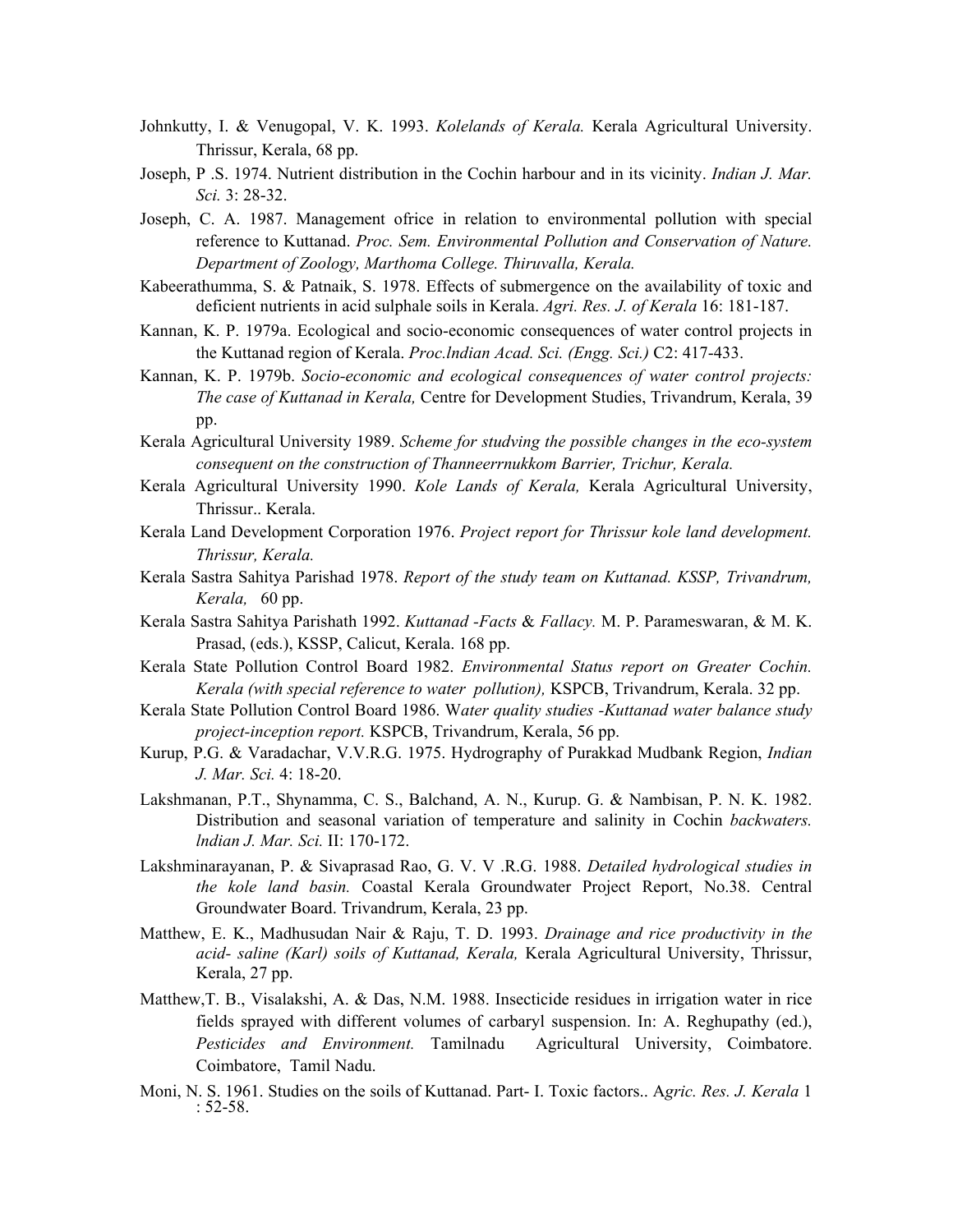Mundkur,T.&Taylor V. 1993. *Asian Waterfowl Census* 1993, AWB. Malaysia & IWRB. U.K.

- Murty, P.S.N. & Veerayya, M. 1972a. Studies on the sediments of Vembanad lake, Kerala state: Part
- I. Distribution of organic *matter. Lndian J. Mar. Sci.*1: 45-51.
- Murty, P.S.N. & Veerayya, M. 1972b. Studies on the sediments of Vembanad lake. Kerala stare, Part 11. Distribution of phosphorus. *Indian J.Mar. Sci.*1: 106-115.
- Muny, P.S. N. & Veerayya, M.. 1974. Studies on the sediments ofVembanad lake, Kerala state. Part 111. Distribution and interruption of bottom *sediments.lndia J. Mar. Sci,* 3: 16-27.
- Murty, P.S.N. & Veerayya, M. 1981. Studies on sediments of Vembanad lake. Kerala state. Part IV. Distribution of trace elements. *Indian* J. *Mar. Sci.* 10: 165.172.
- Nameer, P.O. 1990. Floristics, zonation and above-ground biomass productivity of mangrove forests of Puduvyppu. Kerala. B.Sc. Project Report, Kerala Agricultural University, Thrissur, Kerala.
- Numeer, P .0. 1992. *Birds of Kole Wetland: a survey report,* Nature Education Society. Thrissur. Kerala Forest Research Institute, Thrissur and Forest Department, Govt. of Kerala.
- Nameer, P.O. 1995. Kole Wetlands. A potential Ramsar site from South India. *Asian Waterfowl Census* 1995. *AWB,* Malaysia & IWRB, U.K., 9 pp.
- Nurusimha Prasad N. B & Haridasan Varakkepat. 1990. Groundwater exploration in kole lands: a case study. *Proc. Intern. Conf. on Groundwater Resources Management, Bangkok. Thailand.* Pp.123-128.
- Neelakantan. K.K., Sreenivasan & Sureshkumar. 1981. The crab plover in Kerala J. *Bombay Nat. Hist. Soc.* 77: 508.
- Padmakumar. K.G., Rajasekharan Nair, J. & Moharned Kunju, U. 1988. Observation on the scope of rice-cum-fish culture in the rice fields of Kunanad, Kerala. *Aquatic Biology* 7: 161- 166.
- Paul, A.C. & Pillai, K.C. 1976. *Studies on pollution aspects of Periyar river,* Bhabha Atomic Research Centre Report No. BARC-I-419, Bombay, 93 pp.
- Paul, A.C. & Pillai, K.C. 1984. Geochemical transport of trace metals in Periyar river. *Proc. Sem. Status of Environmental Studies in India. Centre for Earth Science Studies, Trivendrum. Kerala, pp. 357-362.*
- Perennou, C. 1990. Species to look for in India. Newsletter for Birdwatchers 30:10.
- Perennou. C., Rose. P.. & Poole. C. 1990. *Asian Waterfowl Census* 1990, The International Waterfowl and Wetlands Research Bureau (IWRB), Slimbridge, U.K,
- Pillai, K.C. 1983. Heavy metals in aquatic environment. In: C.K. Varshney (ed,). W*ater pollution and Management,* Wiley Eastern Ltd., India, pp. 74-93.
- Pradeep. R. & Lakshmanaperumal Samy, P. 1986:Distribution of faecal indicator bacteria in Cochin backwaters. *lndian,J, Mar. Sci.* 15: 99-101.
- Prasad, M.K. 1983. State of environment of ,Cochin. *Proc. Natn. Sem, Estuarine Management. Trichur, Kerala,* pp. 79-92.
- Promod, K.C. 1985. Studies on phosphobacteria in the Vembanad lake. M. Sc. Thesis. Cochin University of Science and Technology, Cochin, Kerala. 53 pp.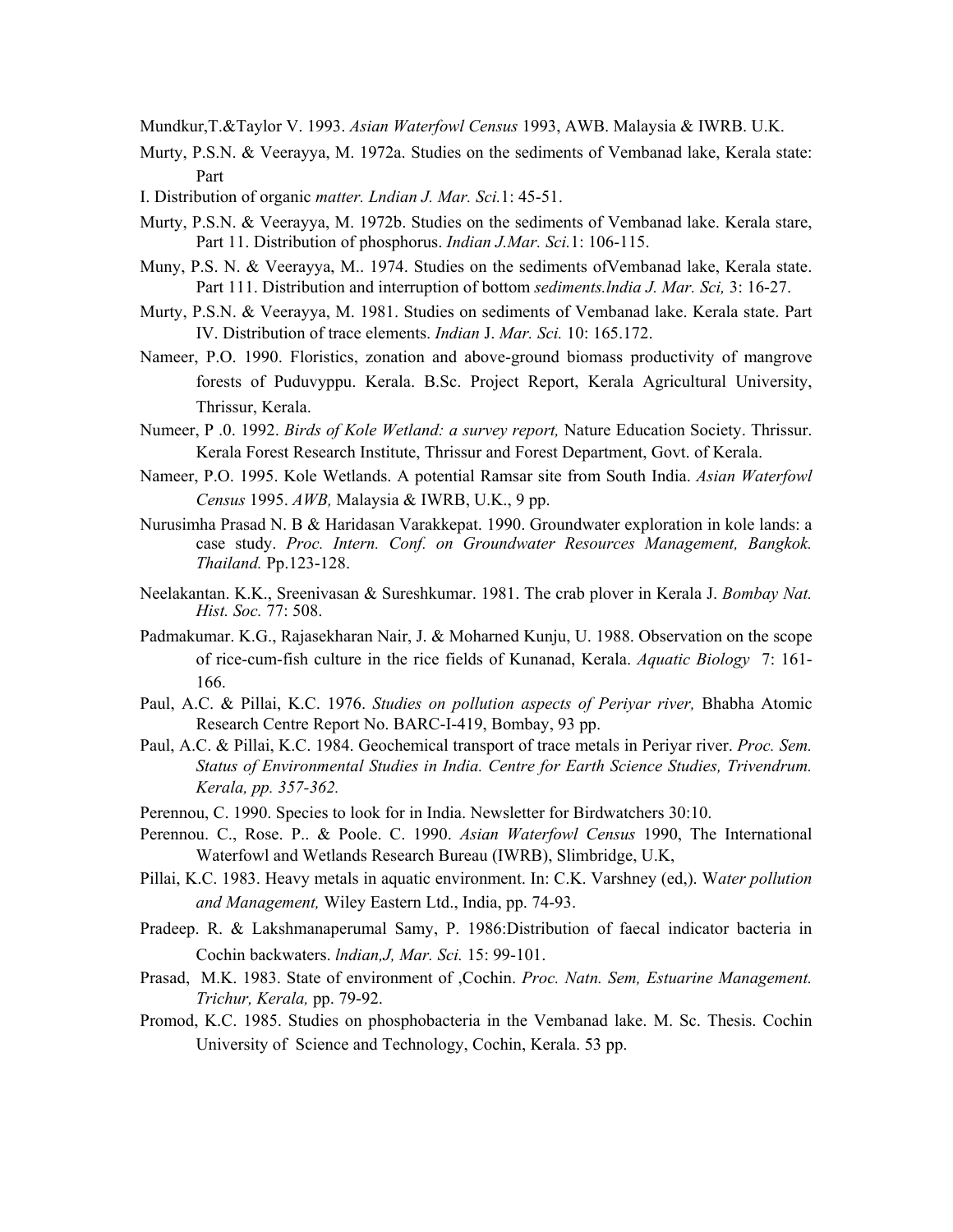- Purandara, B.K. & Dora, Y .L. 1987. Studies on texture and organic matter in the sediments of Vembanad lake nearshore estuaries. *Proc. Natn. Sem, Estuarine Management, Trivandrum, Kerala,* pp. 449-452.
- Qasim. S.Z. & Madhupratap, M. 1979. Changing ecology of Cochin backwaters. In: G.S. Sharma (ed.), *Contributions to Marine Sciences,* dedicated to C. V, Kurian on the occasion of his sixtieth birthday, pp. 137-142.
- Ravi, T.B. 1986, Studies on forest hydrology, with reference to small catchments of Western Ghats, Kerala and computation of hydrologic parameters of Sitandi catchment, Karnataka. M.Tech Thesis, Karnataka Regional Engineering College, Surathkal.
- Rajendran, N., Kurian. C. V. & George, V. 1987. Mercury concentrations in *Crassostrea madrasensis* (Preston) from Cochin backwater. *J. Mar. Biol.. Assn. India* 29: 237-243.
- Nair, S. R & Unni. P. N. 1993. Environmental status of Vembanad lake. *Proc, Natn. Water Convention, Trivandrum.* Vol. I, pp. II/1-16.
- Ramachandran. K.K., Mohanan, C.N., Balasubrahmanian, G., Johnson Kurian & Jessy Thomas 1986. *The mangrove ecosystem of Kerala. its mapping, inventory and some environmental aspects.* Final Project Report. Centre for Earth Science Studies, Trivandrum. 38 pp.
- Remani. K. N., Venugopal. P.. Saraladevi. K. & Unnithan. R .V. 1980. Studies on the sediments of the Cochin backwaters in relation to pollution. *Indian J. Mar. Sci.* 9: 111-114.
- Remani. K. N., Venugopal.. P., Saraladevi, K. & Unnithan, R. V. 198 I. Sediments of retting yards. *Indian J. Mar. Sci.* 10:41-44 .
- Remani. K. N.. Saraladevi. K., Venugopal, P. & Unnithan, R. V. 1983. Indicator-organism of pollution in Cochin backwaters. *,Mahasagar- Bull. Inst. Oceanogr.* 16:199-207.
- Remani. K. N., Nirmala, E. & Rajagopalan Nair. S. 1989a. Effect of coir retting on water quality fauna and flora of backwaters of Kerala, 3rd Int*ern. Conf. Environmental Contamination. 2*6- 29 *Scptember* 1989. ,Ven*ice*.
- Remani. K. N. Nirmala. E. & Rajagopalan Nair. S. 1989b. Pollution due to coir retting and its effect on estuarine flora and fauna. *Intern. Environmental Studies.* 32: 285-295.
- Remani. K. N.. Nirmala. E. & Rajagopalan Nair, S. 1989c, Prediction and assessment of the biological characteristics in the retting yards of Kerala. *Natn. Sem. On Aquatic Pollution for Prevention and Management, 18-23 December 1989. Trivandrum, Kerala.*
- Sa1im Ali 1969. *Birds of Kerala,* Oxford Univ. Press, New Delhi, 444 pp.
- Santhosh, G. & Thampi, P. 1988. Water balance study of Karuvannur river basin. M.Sc. Thesis. Kerala Agricultural University, Trichur, Kerala. 129 pp.
- Sankaranarayanan, V. N. & Qazim. S.Z. 1969. Nutrients of the Cochin backwater in relation to environmental characteristics. *Marine Biol.* 23: 236-247.
- Saraladevi, K. 1989. Temporal and spatial variations in particulate matter, particulate organic carbon and attenuation coefficient in Cochin backwaters. *Indian J. Mar. Sci.* 18: 242-245.
- Scott. D.A. & Rose, P. 1989. *Asian Waterfowl Census*. The International Waterfowl and Wetlands Research Bureau (IWRB), Slimbridge. U.K.
- The Travancore State Manual, 1834. Kerala Government Press, Trivandrum. Kerala.
- Tholasilingam, T. *et al.* 1964. A study of the fishery and estimation of relative abundance of ground fish of Cochin. Indian J. Fish. 11A:709-734.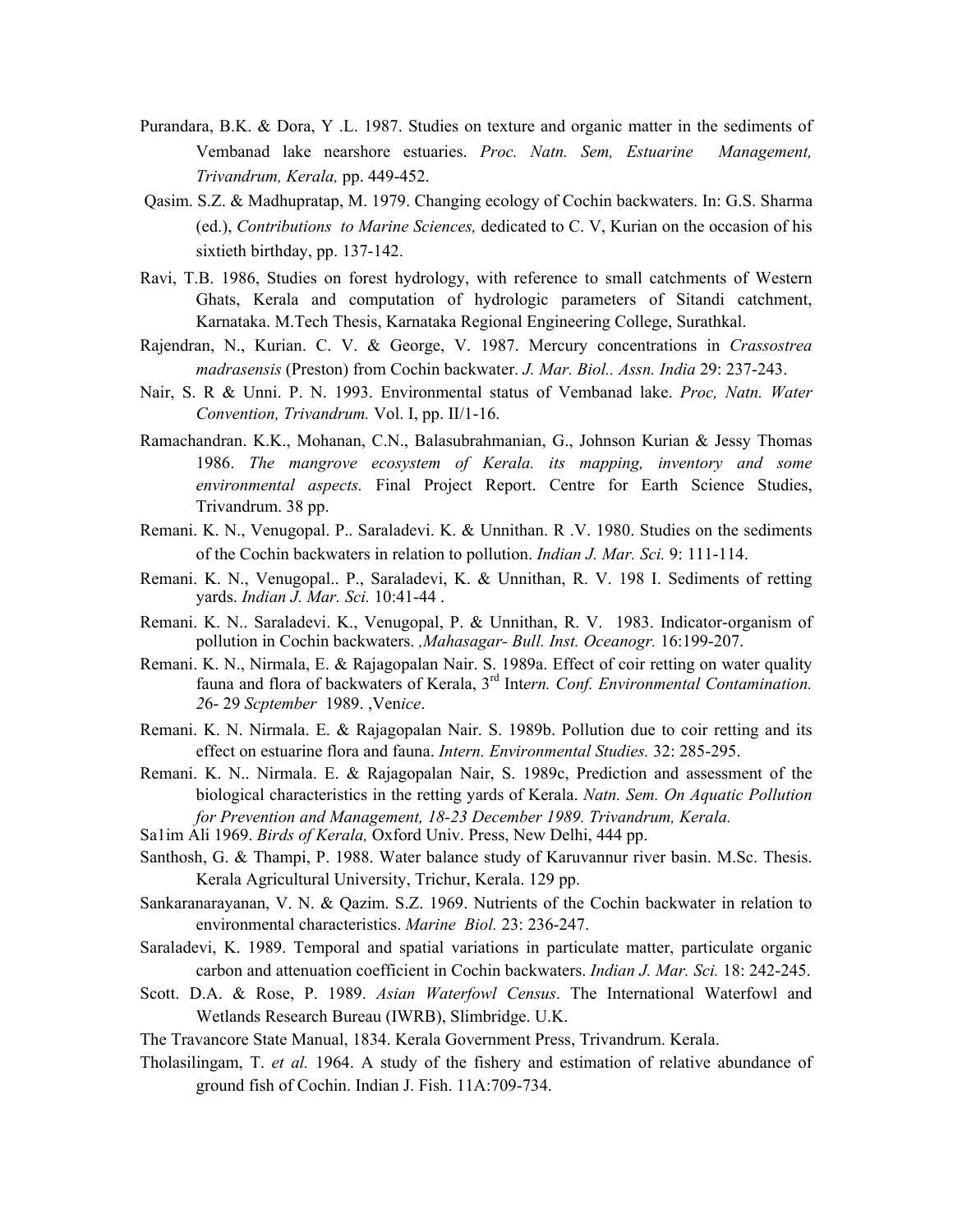- University of Cochin Undated. *Effect of effluents discharge from biocide industries as well as agricultural runoff,* School of Environmental Studies, University of Cochin, Kerala.
- Unni, P .N. & Nair, S.R. 1995. Environmental issues in Vembanad estuary due to salinity and flood, control structures. *Procs. Intern. Convention 'Coastal Zone* 95 " *Florida. USA.* (In press).
- Unnithan, R. V. Vijayan, M. & Remani. K.N. 1975. Organic pollution in Cochin backwaters. *Indian J. Mar. Sci.* 4: 39-42.
- Unnithan, R. V., Vijayan, M., Ramakrishnan, E. V. & Remani, K.N. 1977. Incidence of fish mortality from industrial pollution in Cochin backwaters. *Indian J. Mar. Sci.* 6: 81-83.
- USDA 1978. Predicting rainfall-erosion losses: a guide to conservation planning. Agriculture Handbook No.537.
- Vasudev , S. 1969. *Project report on feasibility studies for the construction of permanent bunds and other improvements to Thrissur kole lands,* College of Engineering, Trivandrum, Kerala.
- Venugopal, M.R. 1992. Coastal zone management-application of remote sensing techniques. *Sem. Coastal Zone Management, CWRDM, Kannur, Kerala.*
- Venugopal, P., Remani, K. N., Saraladevi, K. & Unnithan, R. V. 1980. Fish kill in Chitrapuzha. *Seafood Export J.* 12: 17-20.
- Venugopal, P., Sarala Devi, K., Remani, K.N. & Unnithan, R. V. 1982. Trace metal levels in the sediments of the Cochin Backwaters, Mahasagar *-Bull. Natn. Inst. Oceanogr.* 15: 203- 214.
- WWF 1994a. *Ramsar sires of India: Sambhar Lake,* Gopa1, B.K. & Sharrna, P. World Wide Fund for Nature India. New Delhi, 37 pp.
- WWF 1994b. *Ramsar sites of India: Harike Lake,* Ladhar, S.S.. Chauhan. M., Handa, S.M. & Neelima Terath World Wide Fund for Nature India, New Delhi, 57 pp.
- WWF 1994c. *Ramsarsites of lndia: Keoladeo National Park.* Lalitha Vijayan, World Wide Fund for Nature India, New Delhi.
- WWF 1994d. *Ramsar sites of India: Chilka Lake,* Ram, R.N., K. V. Rama Rao & Asish Ghosh, World Wide Fund for Nature India, New Delhi, 69 pp,
- WWF 1994e. *Ramsarsites of lndia: Loktak Lake,* Singh. H.T. & Singh, R.K.S. World Wide Fund for Nature India. New Delhi, 69 pp.
- WWF 1994f. *Ramsarsiles of lndia: Wular Lake.* Trisal. C.L., Robson Ivan & Kundangar. M.R.D. World Wide Fund for Nature India, New Delhi. 39 pp.
- WWF & AWB 1993. *Directory, of Indian Wetlands,* WWF India, New Delhi & AWB. Kuala Lampur, 264pp.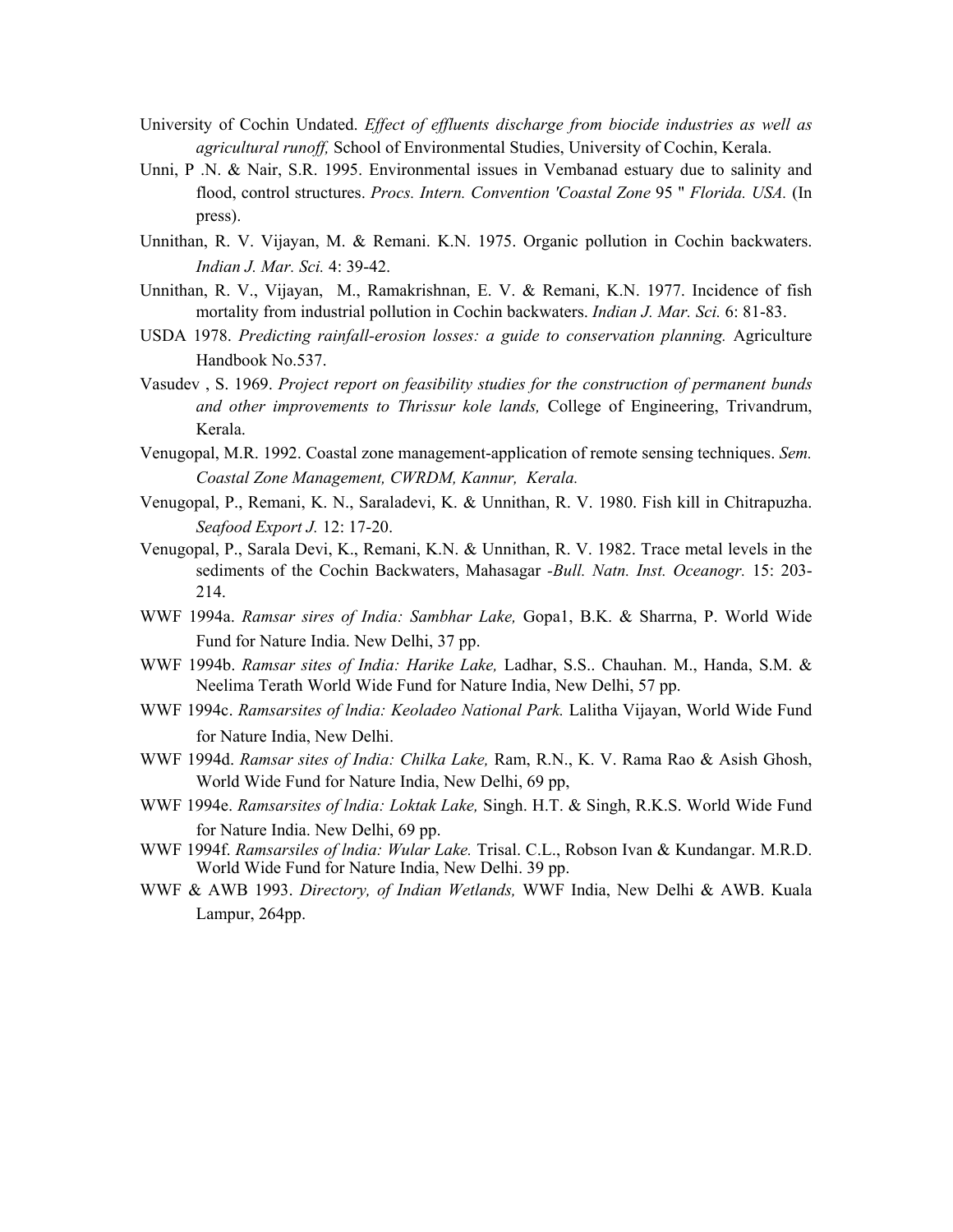# **Table1. DISTRIBUTION OF MANGROVES**

| S.<br>No.         | <b>Species</b>                                           | Family         | <b>Distribution</b><br><b>South</b> | <b>North</b>  |
|-------------------|----------------------------------------------------------|----------------|-------------------------------------|---------------|
|                   | <b>SHRUBS</b>                                            |                |                                     |               |
| $\mathbf{1}$ .    | Acanthus ilicifolius L.                                  | Acanthaceae    | <b>VC</b>                           | <b>VC</b>     |
| 2.                | Acrostichum aureum L.<br><b>LARGE SHRUBS</b>             | Pteridaceae    | <b>VC</b>                           | <b>VC</b>     |
| 3.                | Lumnitzera racemosa Willd.<br><b>CLIMBING SHRUBS</b>     | Combretaceae   | <b>VR</b>                           | $\mathsf{A}$  |
| 4.                | Derris trifoliate Lour<br><b>SMALL TREES</b>             | Papilionaceae  | VC                                  | <b>VC</b>     |
| 5.                | Aegiceras corniculatum (L.) Blanco                       | Myrsinae       | $\Omega$                            | <b>VC</b>     |
| 6.                | Avicennia marina (Forsk.) Vierh.                         | Avicenniaceae  | R                                   | <b>VC</b>     |
| 7.                | Bruguiera cylindrical (L.) Bl.                           | Rhizophoraceae | <b>VR</b>                           | R             |
| 8.                | B.sexangula (lour.) Poir                                 | Rhizophoraceae | <b>VR</b>                           | <b>VC</b>     |
| 9.                | Ceriops tagal (Perr.) C.B.Rob                            | Rhizophoraceae | <b>VR</b>                           | <b>VR</b>     |
| 10.               | Kandelia candel (L.) Druce                               | Rhizophoraceae | R                                   | $\mathcal{C}$ |
| 11.               | Rhizophora apiculata Blume                               | Rhizophoraceae | $\mathcal{C}$                       | $\mathcal{C}$ |
| 12.               | R.mucronata Lamk.                                        | Rhizophoraceae | <b>VR</b>                           | $\mathbf C$   |
| 13.               | Excoecaria agallocha L.<br><b>MEDIUM SIZED TREES</b>     | Euphorblaceae  | $\mathcal{C}$                       | <b>VC</b>     |
| 14.               | Avicennia officinalis L.                                 | Avicenniaceae  | <b>VC</b>                           | VC            |
| 15.               | Excoecaria indica (Wild) Muell.Arg.                      | Euphorblaceae  | R                                   | R             |
| 16.               | Sonneratia caseolaris (L.) Engl.<br><b>LARGE TREES</b>   | Sonneratiaceae | $\mathcal{C}$                       | $\mathcal{O}$ |
| 17                | <b>Bruguiera</b><br>parviflora<br>$W$ .&A.ex<br>Griffith | Rhizophoracea  | Vc                                  | VC            |
| $R - \text{Rare}$ | VR - Very Rare<br>$O$ – Occasional<br>$C - Common$       |                | VC - Very Common<br>$A - Absent$    |               |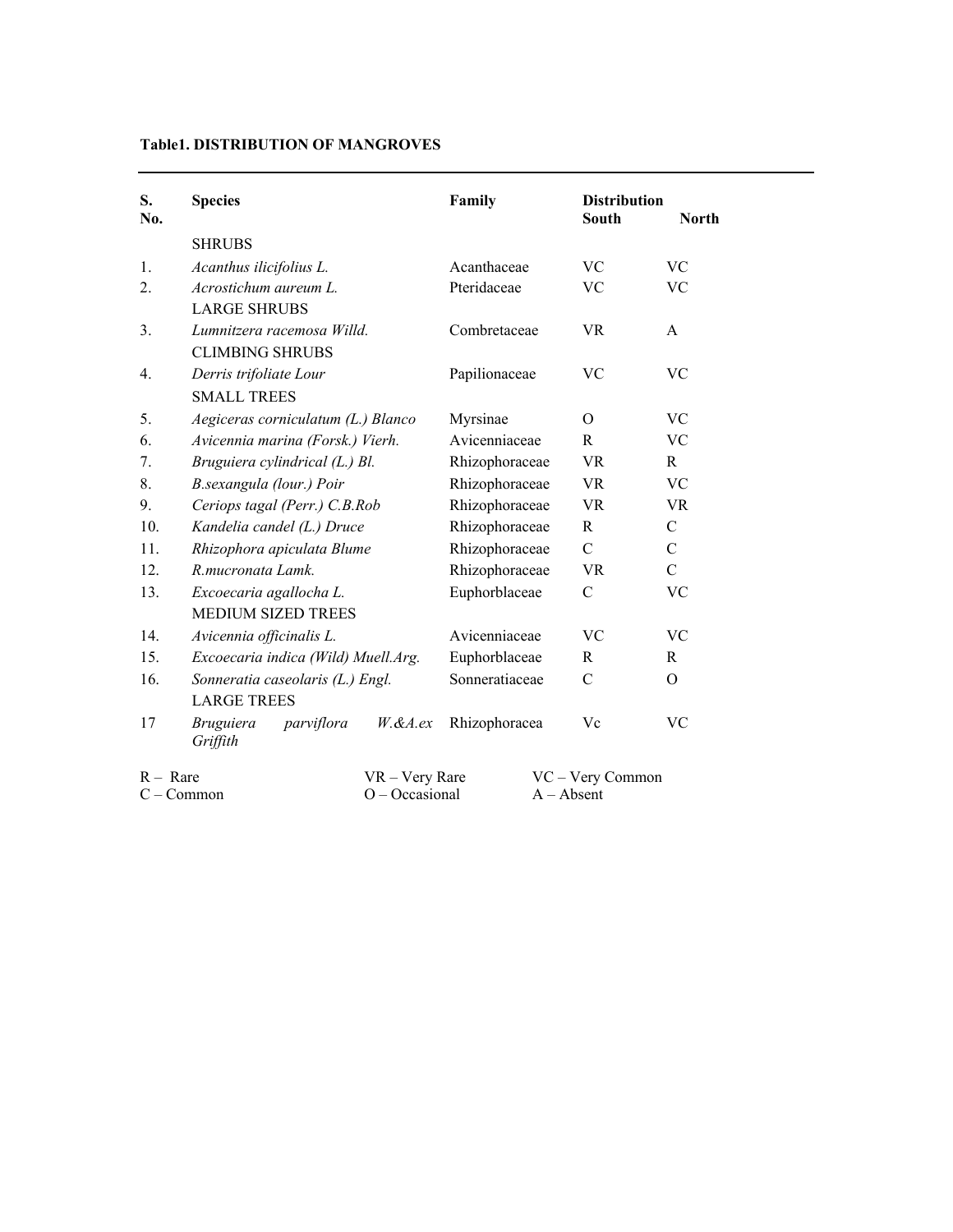# **TABLE 2. DISTIBUTION OF MANGROVE ASSOCIATES**

| Sl.No.         | <b>Species</b>                               | Family           | <b>Distribution</b> |                |
|----------------|----------------------------------------------|------------------|---------------------|----------------|
|                |                                              |                  | South               | <b>North</b>   |
|                | <b>HERBS</b>                                 |                  |                     |                |
| 1              | Alternanthera sessilis (L.) R. Br. Ex.<br>DC | Amaranthaceae    | $\overline{C}$      | $\Omega$       |
| $\overline{c}$ | Crinum deflexum Ker.                         | Amaryllidaceae   | $\mathsf{C}$        | R              |
| 3              | Cyperus alopecuroides Rottb.                 | Cyperaceae       | $\mathbf R$         | A              |
| $\overline{4}$ | Cyperus sp.                                  | Cyperaceae       | $\mathcal{C}$       | $\mathcal{C}$  |
| 5              | Fimbristylis dichotoma Vahl.                 | Cyperaceae       | $\mathcal{C}$       | R              |
| 6              | F. spathacea Roth.                           | Cyperaceae       | $\mathcal{C}$       | $\mathbf{R}$   |
| 7              | Paspalum vaginarum S.W                       | Poaceae          | <b>VC</b>           | <b>VC</b>      |
|                | <b>SHRUBS</b>                                |                  |                     |                |
| 8              | Ardisia littoralis Andr.                     | Sapotaceae       | $\Omega$            | A              |
| 9              | Clerodendron inerme Gaertn.                  | Verbenaceae      | <b>VC</b>           | <b>VC</b>      |
| 10             | Cyperus javanicus Hoult.                     | Cyperaceae       | $\mathbf C$         | $\mathbf C$    |
| 11             | Phragmites kerka Trin.                       | Poaceae          | $\Omega$            | A              |
|                | <b>CLIMBING SHRUBS</b>                       |                  |                     |                |
| 12             | Caesalpinia crista L.                        | Caesalpiniaceae  | $\Omega$            | $\Omega$       |
| 13             | Dalbergia candenatensis Prain                | Papilionaceae    | <b>VR</b>           | $\mathsf{A}$   |
|                | <b>SMALL TREES</b>                           |                  |                     |                |
| 14             | Cerbera odollam Gaertn.                      | Apocyanaceae     | $\mathcal{C}$       | $\mathcal{C}$  |
| 15             | Hibiscus tiliaceus L.                        | Malvaceae        | $\overline{C}$      | $\mathcal{C}$  |
| 16             | Pandanus fascicularis Lamk.                  | Pandanaceae      | $\mathcal{C}$       | $\overline{C}$ |
| 17             | Premna serratifolia L.                       | Verbenaceae      | $\mathbf R$         | $\mathbf R$    |
| 18             | Quassia indica (Gaertn.) Nooteb              | Simaroubaceae    | $\mathcal{C}$       | $\mathcal{C}$  |
|                | <b>MEDIUM SIZED TREES</b>                    |                  |                     |                |
| 19             | Barringtonia racemosa (L.) Spreng.           | Barringtoniaceae | $\mathcal{C}$       | $\mathcal{C}$  |
| 20             | Dolichandrone spathacea Seem.                | Bignoniaceae     | R                   | $\mathsf{A}$   |
|                | <b>LARGE TREES</b>                           |                  |                     |                |
| 21             | Calophyllum inophyllum L.                    | Guttiferae       | $\mathsf{C}$        | $\Omega$       |
| 22             | Heritiera littoralis Dryand                  | Sterculiaceae    | $\mathcal{O}$       | A              |
| 23             | Thespesia populnea (L.) Sol. Ex Correa       | Malvaceae        | $\mathcal{C}$       | $\mathcal{C}$  |
|                |                                              |                  |                     |                |

| D<br><b>Rare</b> | VR<br>Rare<br>$\sim$ 100<br>$\overline{\mathbf{r}}$ | $ -$<br>$ -$<br>`ommon<br>v<br>$\sim$ 100 |
|------------------|-----------------------------------------------------|-------------------------------------------|
| ommon<br>__<br>∼ | asionai<br>__<br>◡                                  | Absent<br>. .                             |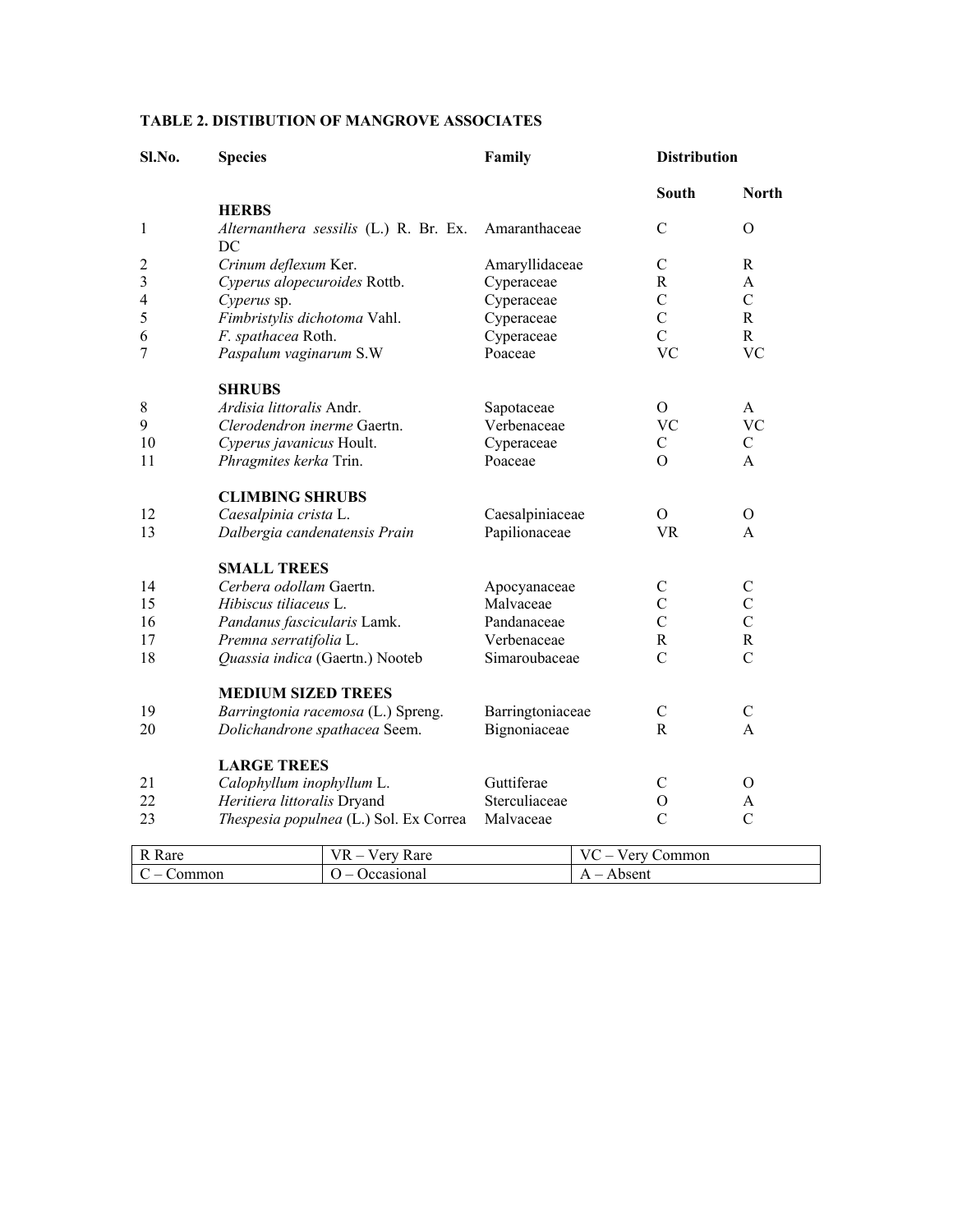**APPENDIX – III**

# **Fish fauna – commercially important species and their ecology**

| <b>Species</b>                | <b>Ecology</b>                                                                                             |
|-------------------------------|------------------------------------------------------------------------------------------------------------|
| A. Fish                       |                                                                                                            |
| Grey mullets (Mugil, Liza)    | Marine and estuarine: very tolerant to salinity<br>fluctuations: fry enters estuary in post-monsoon months |
| Mugil cephalus                |                                                                                                            |
| M. cunnesius                  |                                                                                                            |
| M. parsia                     |                                                                                                            |
| M.macrolepis                  |                                                                                                            |
| Sciaenids                     |                                                                                                            |
| (Daysciaena albida)           | Marine: lower estuary                                                                                      |
| Seabass or Cock-up            | Marine: very tolerant to low salinities                                                                    |
| Milk fish (Chanos chanos)     | Marine: far upstream in estuary                                                                            |
| Marine catfish                | Spawning in lower estuary: seaward migration of young<br>fish                                              |
| (Tachysurus spp.)             |                                                                                                            |
| Half beaks (Hyporamphus spp.) | Estuarine: upper and middle estuary                                                                        |
| Tarpon (Megalops cyprinoides) | Estuarine: head and upper estuary                                                                          |
| <b>B.</b> Crustaceans         |                                                                                                            |
| Penaeid prawns                | Marine: post-larval migration into estuary for hatching of<br>larval prawns                                |
| Edible crab                   | Estuarine: migration of juvenile crabs towards lower                                                       |
| (Scylla serrata)              | salinities                                                                                                 |
| <b>C. Molluses</b>            |                                                                                                            |
| Black clam                    | Estuarine: tolerant of wide salinity range: maximum<br>growth at higher salinities.                        |
| Velorita cyprinoides          |                                                                                                            |
| B. cornucopia                 |                                                                                                            |
| Meretrix meretrix             |                                                                                                            |
| Ostrea cuculata               |                                                                                                            |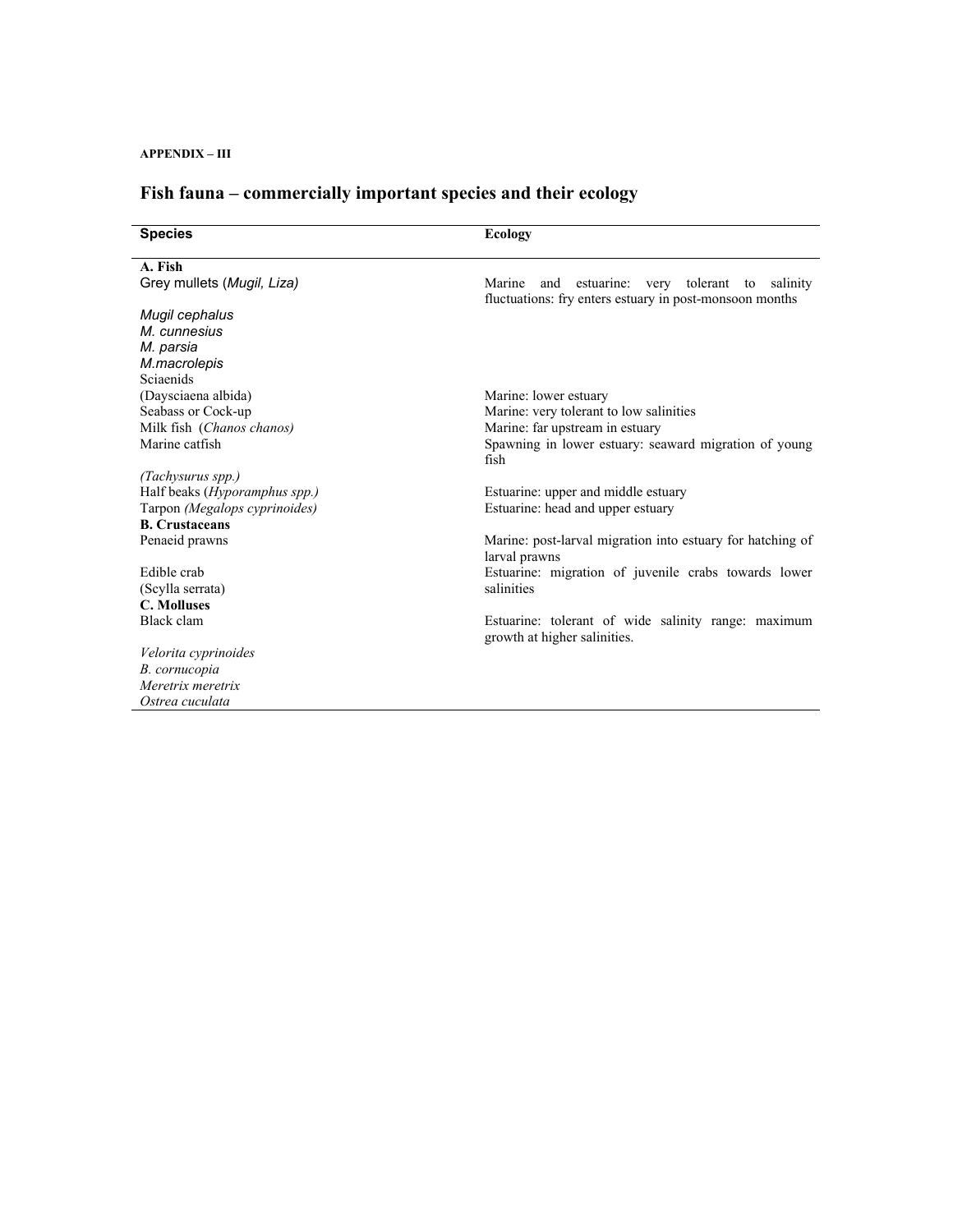#### **TABLE 5 AVIFAUNA OF KOL WETLANDS**

#### **Podicipedidae**

1. *Podiceps ruficollis capensis* Salvadori Pelicanidae

- 2. *Pelicanusphilipensis* Gmelin Phalacrocoracidae
- 3. *Phalacrocorax carbosinensis* (Shaw)
- *4.Phalacrocorax fuscicollis* Stephens
- 5. *Phalacrocorax niger* (VieiIlot)
- *6. Anhinga rufa melanogasler* Pennant

#### **Ardeidae**

- 7. *Ardea cinerea*
- 8. *Ardea purpurea*
- 9. *Ardeola grayii* (Sykes)
- *10. Bubulcus ibis coromandus* (Boddeart)
- 11. *Egrella garzella* (L.)
- 12. *Egrella sarca* (Gme1in)
- 13. *Nyclicorax nyclicorax* (L.)
- 14. *lxobrychus cinnamomeus* (Gmelin)
- 15. *lxobrychus sinensis* (Gmelin)
- 16. *lxobrychus flavicollis* (Latham)
- 17. *Bulroides slrialus*
- 18. *,Vesophoyx inlermedia*
- *19. Casmeroides albus.*

#### **Ciconidae**

- 20. *Anaslomus oscilanus* (Boddeart)
- *21. Ciconia episcopus* (Boddeart)
- 22. *Ciconia ciconia* (L.)

#### **Threskiornithidae**

- 23. *Threskiornis melanocephala* (Latham)
- 24. *Plegadis falciunellus* (L.) Anatidae
- 25. *Dendrocygna javanica* (Hors field)
- 26. *Sarkidiornis melanolos* (Pennant)
- 27. *Anas crecca* L.
- 28. *Anas acula* L.
- 29. *Anas querquedula* L.
- 30. *JVellapus coromandelianus* (Gmelin)

#### **Accipitridae**

- 31. *Haliaslur indus* (Boddaert)
- 32. *Circus aeruginosus (L.)*
- 33. *Circus macroun,s* (S.G. Gmelin)
- 34. *Circus melanoleuco* (Pennant)
- 35. *Pandion haliaelus* (L.)

# **Rallidae**

36. *Porzanapusilla* (Pallas)

- 37. *Amaurornis fuscus zeylonicus* Baker
- 38. *Gallicrex cinerea* (Gmelin)
- 39. *Gallinula chloroplls* Blyth
- 40. *Porphyrio porphyrio* (L.)
- 41. *Fulica atra* L.

#### **Jacanidae**

- 42. M*etopidius indicus* (Latp.am)
- 43. *Hydrophasianus chirurgus* (Scopoli)

#### **Recurvirostridae**

- 44. *Himantopus himantopus* (L.)
- **Glareolidae**
- 45. *Glareola lactea* Tenuninck
- 46. *Glareola pratincole maldivarom* J R Forst

#### **Charadriidae**

- 47. *Vanellus indicus* (Boddeart)
- 48. *Vanellus malabaricus* (Boddeart)
- 49. *Pluvialis dominicafuh.a* Gmelin
- 50. *Charadrius dubius* Gmelin
- 51. *Charadrius hiaticula*
- 52. *Charadrius alexandrinus* L.
- 53. *Charadrius mongolus* Wagler
- 54. *Charadrius leschenaulttii* Lesson
- 55.N*umenius arquata* (L.)
- 56. *Tringa totanus* eurhinus (Oberholson)
- 57. *Tringa stagnatilis* (Bechstein)
- 58. *Tringa nebularia* (Gunnerus)
- 59. *Tringa ochropus* L.
- 60. *Tringa glareola* L.
- 61. Tringa hypoleucos L.
- 62 *Gallinago stenura* (Bonepart)
- 63. *Gallinago gallinago* (L.)
- 64. *Calidris minutus* (Leisler)
- 65. *Calidris temminckii* (Leisler)
- 66. *Calidris testaceus* (Pallas)
- **Laridae**
- 67. *Larus fuscus* L.
- 68. *Larus brunnicephalus* Jerdon
- 69. *Larus ridibundus* L.
- 70. *Chlidonias hybrida indica* (Stephens)
- 71. *Gelochelidon nilotica* (Gmelin)
- 72. *Hydroprogne caspia* (Pallas)
- 73. *Sterna albifrons*
- 74. *Sterna melano.gaster*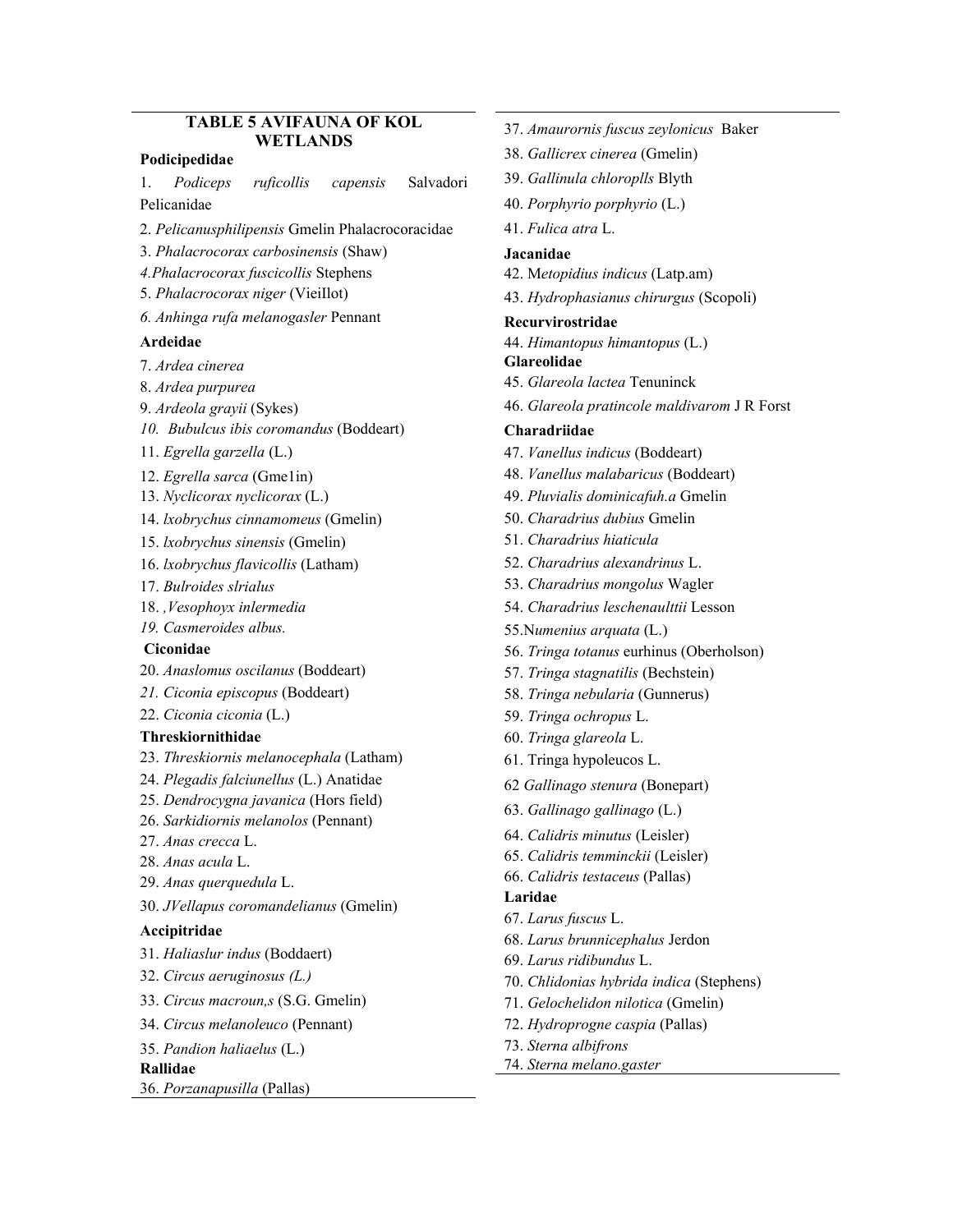# **TABLE 6 LIST OF BIRDS OBSERVED FROM KOL WETLANDS, NO LISTED IN**

# **'BIRDS OF KERALA' (Ali, 1969)**

| Family           | <b>Species Name</b>                                                               |
|------------------|-----------------------------------------------------------------------------------|
| Sulidae          | Sula dactylatra melanops Heuglin                                                  |
| Ciconidae        | Ciconia ciconia (L.)                                                              |
| Threskiomithidae | Platalea lellcorodia major Timminck& Schiegcl                                     |
| Anatidae         | Anas acuta L<br><i>Sarkidiornis melanotos</i> (Pennant)                           |
| Anatidae         | Fulica atra atra L.                                                               |
| Rallidae         | $HimantopllS himantopus$ (L.)                                                     |
| Recurvirostridae | Glareolapratincola maldivarum J R Forster                                         |
| Glareolidae      | Pluvialis squatarola (L.)                                                         |
| Charadriidae     | <i>Charadrius dubius curonicus Gmelin</i>                                         |
| Charadriidae     | Calidris temminckii (Leisler)                                                     |
| Charadriidae     | Calidris alba (Pallas)                                                            |
| Charadriidae     | Larus argentatus heuglini Bree                                                    |
| Laridae          | <i>Sterna sandvicensis</i> Latham                                                 |
| Laridae          | <i>Riperia paludicola chinensis</i> (Grey $J E$ )<br><i>Sturnus vulgaris</i> (L.) |
| Hirundinidae     | Oenanlhe deserti (Temrninck)                                                      |
| Strunidae        | Phoenicurus ochn, ros rujivenlris (Vieillot)                                      |
| Muscicapidae     | <i>Montacilla citreola werae</i> (Buturlin)                                       |
| Muscicapidae     |                                                                                   |
| Motacillidae     | Estrilda amandava (L.)                                                            |
| Ploceidae        |                                                                                   |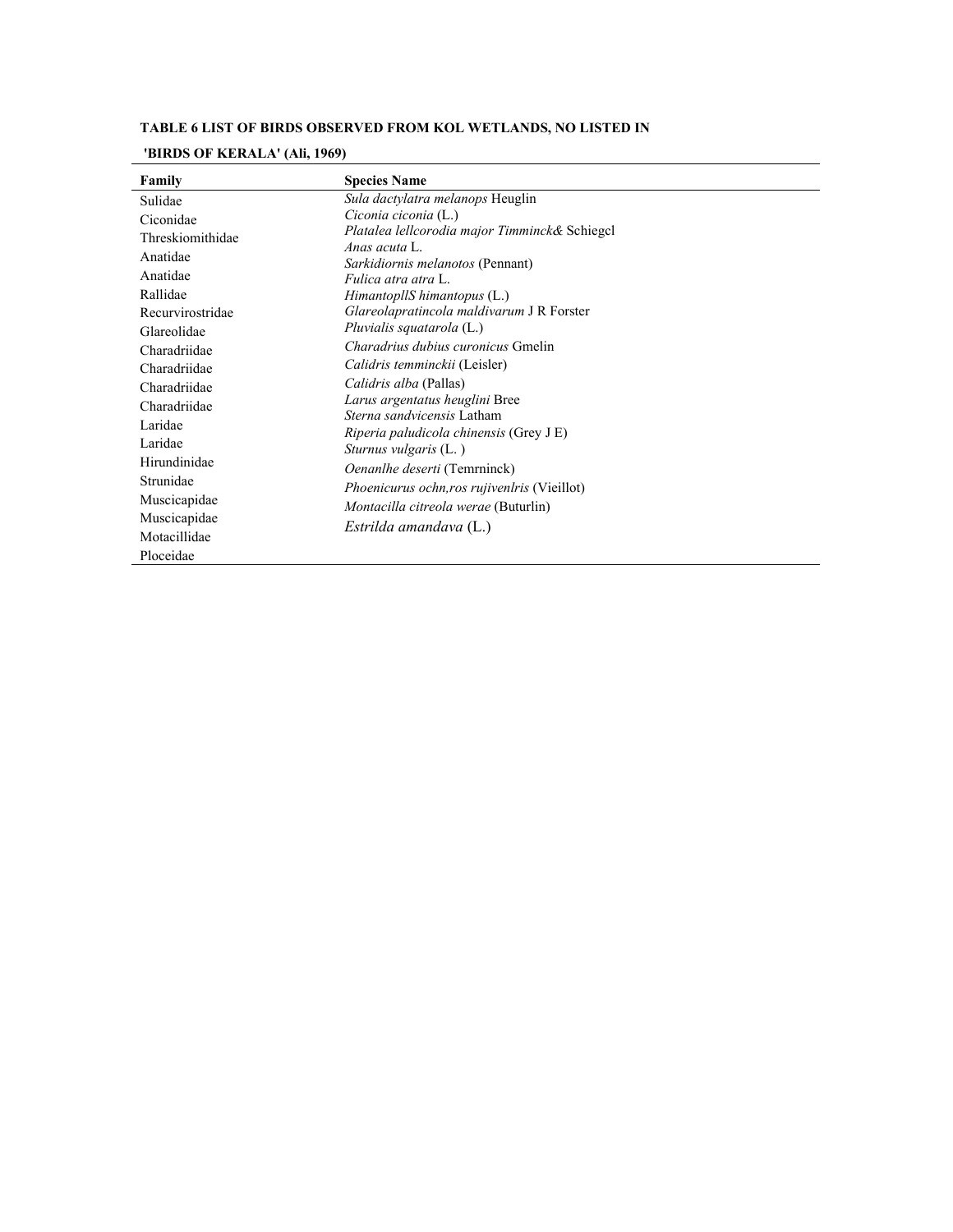| Table 4. Avifauna of Vembanad Wetland                 | 37. Gallicrex cinerea (Gmelin)                      |
|-------------------------------------------------------|-----------------------------------------------------|
| Podicipitidae                                         | 38. Gallinula chloropus indica Blyth                |
| 1. Podiceps ruficollis capensis Salvadori             | 39. Porphyrioporphyrio (L.)                         |
| Phalacrocoracidae                                     | Jacanidae                                           |
| 2. Phalacrocorax niger (Vieillot)                     | 40. Metopidius indicus (Latham)                     |
| 3. Phalacrocoraxfuscicollis Stephens                  | Charadriidae                                        |
| 4. Anhinga rufa melanogaster Pennant                  | 41. Vanellusindicus(Boddaert)                       |
| Ardeidae                                              | 42. Vanellusmalabaricus(Boddaert)                   |
| 5. Ardea cinerea rectirostris Gould                   | 43. PIIIVialis dominicafulva (Gmelin)               |
| 6. Ardea purpurea malinensis Meyen                    | 44. Charadrius dubius curonicus Gmelin              |
| 7. Ardea alba modesta J E Grey                        | 45. Numeniusphaeopus (L.)                           |
| 8. Ardeola striatuschloriceps (Bonaparte).            | 46. Numenius arquata (L.)                           |
| 9. Ardeola grayii grayii(Sykes)                       | 47. Tringa totanus eurhinus (Oberholserj            |
| 10. Bubulcus ibis coromandus (Boddeart                | 48. Tringa stagnatilis (Bechstein)                  |
| 11. Egretta intermedia (Wagler)                       | 49. Tringa nebularia (Gunners)                      |
| 12. Egretta garzetta (L.)                             | 50. Tringa ochropus L.                              |
| 13. Egretta gularis schistacea (Hemprich & Ehrenberg) | 51. Tringa glareola L.                              |
| 14. Nycticorax nycticorax nycticora."((L.)            | 52. Tringa hypoleucos (L)                           |
| 15. lxobrychus cinnamomeus (Gmelin)                   | 53 Gallinago stenura (Bonaparte)                    |
| 16. lxobrychus sinensis (Gmelin)                      | Laridae                                             |
| 17. lxobrychus flavicollis (Latham)                   | 54. Larusfuscus L.                                  |
| Ciconiidae                                            | 55. Larus ichthyaetus Pallas                        |
| 18. Ciconia episcopus (Boddaert)                      | 56. Larus brunnicephalus Jerdon                     |
| Anatidae                                              | 57. Larus ridibundus L.                             |
| 19. Dendrocygnajavamca (Horsfield)                    | 58. Chlidonias hybrida indica (Stephens)            |
| 20. Anas crecca L.                                    | 59. Gelochelidon nilotica (Gmelin)                  |
| 21. Anas acuta L.                                     | 60. Hydroprogne caspia (Pallas)                     |
| 22. Anas querquedula L.                               | 61. Sterna albifrons                                |
| 23. Nettapus coromandelianus (Gmelin)                 | 62. Sterna bergii velox Cretzschmar                 |
| 24. Aythya nyroca (Guldenstadt)                       | 63. Sterna bengalensis Lesson                       |
| Accipitridae                                          | Columbidae                                          |
| 25. Milvus migrans govinda Sykes                      | 64. Columba livia intermedia Strickland             |
| 26. Haliastur indus (Boddaert)                        | 65. StreDtoDelia chinensis (Gmelin)                 |
| 27. Accipiter badius (Gmelin)                         | Psittacidae                                         |
| 28. Circus aeruginosus (L.)                           | 66. Psittacula krameri mamllensis (Bechstein)       |
| 29. Pandion haliaetus (L.)                            | 67. Psittacula cyanocephala (L.)                    |
| Falconidae                                            | 68. Loriculus vernalis (Spamnan)                    |
| 30. Falco tinnunculus L.                              | Cuculidae                                           |
| 31. Falco ere inus .a onensis Gmelin<br>Rallidae      | 69. Cuculus varius Vahl                             |
|                                                       | 70. Cuculus micropterus Gould                       |
| 32. Amaurornisjzlscus Zeylonicus Baker                | 71. Eudynamys scolopacea (L.)                       |
| 33. Rallus striatus L.                                | 72. Centropus sinensis parroti Stresemann Strigidae |
| 34. Rallina eurizonoides (Jerdon)                     | 73. Tyto alba stertens Hartert                      |
| 35. Porzanapusilla (Pallas)                           | 74. Otus bakkamoena Pennant                         |
| 36. Amaurornis phoenicurus(Pennant)                   | 75. Bubo zeylonensis (Temminck)                     |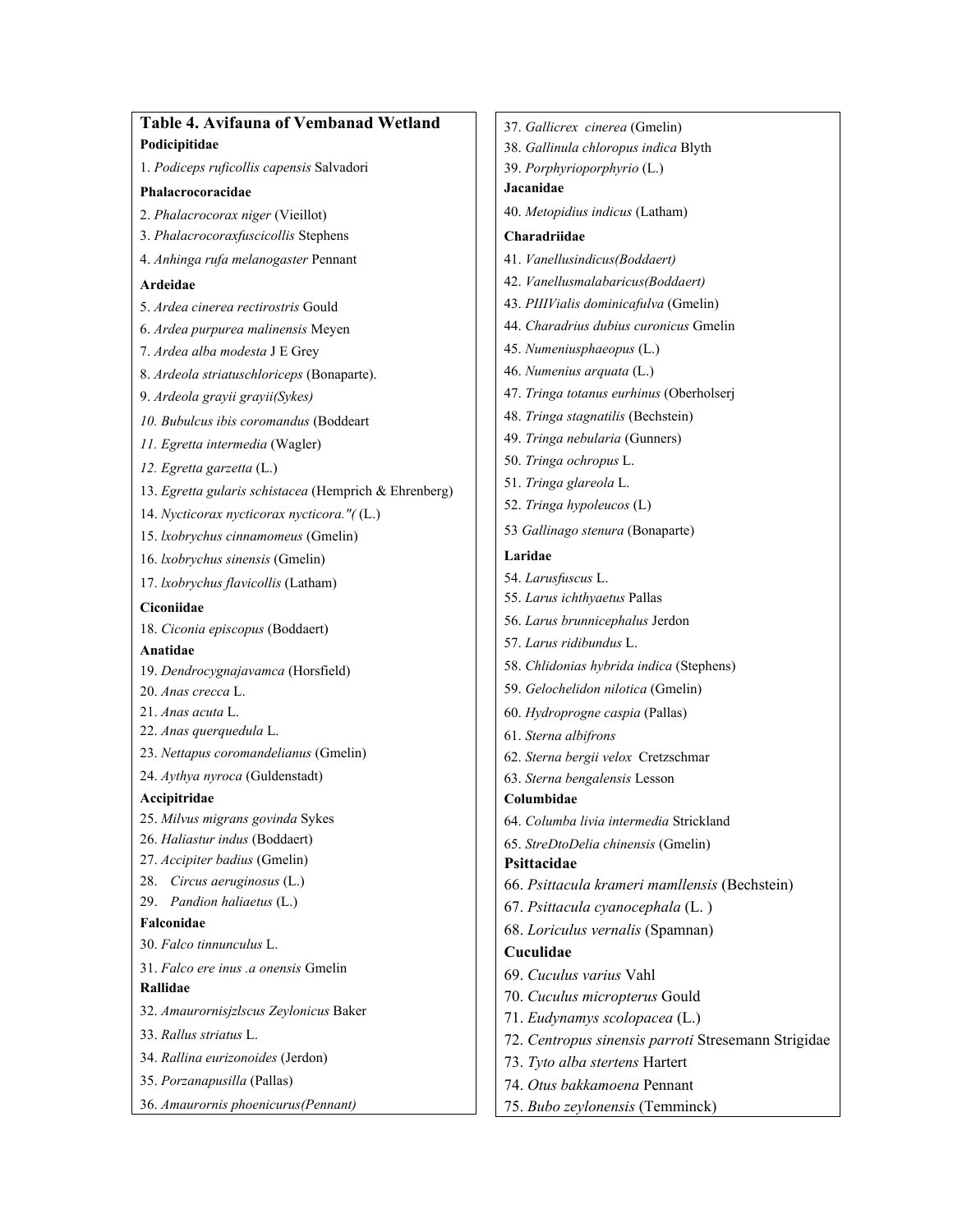76. *Ninox scutulata hirsuta Te*mminck) 77. *Athene brama* rrenuninck) 78. *Strix ocellata* (Lesson) **Apodidae** 79. *Apus melba nubifuga* Koetz 80. *Apus affims* Grey J E 81. *Cypsiurusparvus balasinensis* Grey J E **Alcedinidae** 82. *Ceryle rudis travancorensis* Whistler 83. *Alcedo atthis* Kleinschmidt 84. *Pelargopsis capensis* L. 85. *Halcyon smyrnensis* (Boddaert) **Meropidae** 86. *Merops philippinus* L. 87. *Meropus orientalis* (Latham) **Coraciidae** 88. *Coracias benghalensis indica* Latham **Capitonidae** 89. *Megalaima viridis* (Boddaert) 90. *Megalaima haemacephala indica* Latham **Picidae** 91. *Dinopium benghalense* (Whistler&Kinnear) 92. *Ereopterix grisea Alaudidae* 93. *Galerida malabarica* Sepoli 94. *Alauda gulgzda australis* Brooks **Pittidae** 95. *Pitta brachyura* (L.) **Hirundinidae** 96. *Hinlndo nlstica gzlttularis* Sepoli 97. *Hinlndo daurica erythropygia* Sykes **Laniidae** 98. *Lamus cristatus* L **Oriolidae** 99. *Oriolus oriolus Sykes* 100. *Oriolus xanthornus* Franklin **Dicruridae** 101. *Dicrurus adsimilis* Viellot 102. *Dicrurus leucophaeus* Hay 103. *Dicrurus aeneus* Viellot 104. *Dicrurusparadiseus* (L.) **Artamidae** 105. *Artamusfuscus* Viellot **Sturnidae** 106. *Acridotheres Iritis* (L.)

107 *.Acridotheres fuscus mahratensis* (Sykes ) **Corvidae** 108. *Dendriocitta vagabunda* Whistler 109. *Corvus splendensprotegatus* Madarasz 110. *Corvus macrorhynchos culminatus* Sykes. **Cam pephagidae** I11. *Tephrodornis pondicerianus* (Gmelin) 112. *Coracina novaehollandiae macei* (Lesson) 113. *Coracina melanoptera* ( Strickland) 114. *Pericrocotus cinnamomeus malabariclls* (Gmelin) **lrenidae** 115. *Aegithina tiphia multicolor* (Gmelin) 116. *Chloropsis cochinchinensis* (Blyth) **Pycnonotidae** 117. *Pycnonotus jocosus fuscicaudatus* (Gould) 118. *Pycnonotus cater* (L.) 119. *Trdoides affinis affinis* (Jerdon) 120. *Cisticola juncidi Muscicapidae* 121. *Rhipidura aureola* (Blith) 122. *Muscicapa latirostris* Raffies 123. *Terpsiphoneparadisi leucogasrer* (Swainson) 124. *Prinia hodgsonni albogztlaris* (Walden) 125. *Prinia subflava franklinii* Blyth 126. *Prinia socialis* Sykes 127. *Orthotomus sutorius guzuratus* (Latham) 128. *Acrocephalus stenroreus brunnescens* (Jerdon) 129. *AcroceDhalus dumetornm* Blyth 130. *Erithacus svecicus* (L.) 131. *Copsychus saularis ceylonensis* Sclater 132. *Saxicoloidesfulicata* (L.) **Motaci1lidae** 133. *Anthus similis travancorensis* Ripley 134. *Motacillaflava thunbergi* Billberg 135. *Motacilla citreola werae* (Buturlin) 136. *Motacilla cinerea* Tunstall 137. *Motacilla alba duckhunensis* Sykes. 138. *Motacilla indica* Gmelin 139. *Motacilla maderaspatensis* Gmelin **Dicaeidae** 140. *Dicaeum erythrorhyncos* Latham **Nectariniidae** 141. *Nectarinia zeylonica flaviventris* (Hennann) 142. *Nectarinia asiatica* (Latham) *143. Nectarinia lotenia hindustanica* (Whistler)